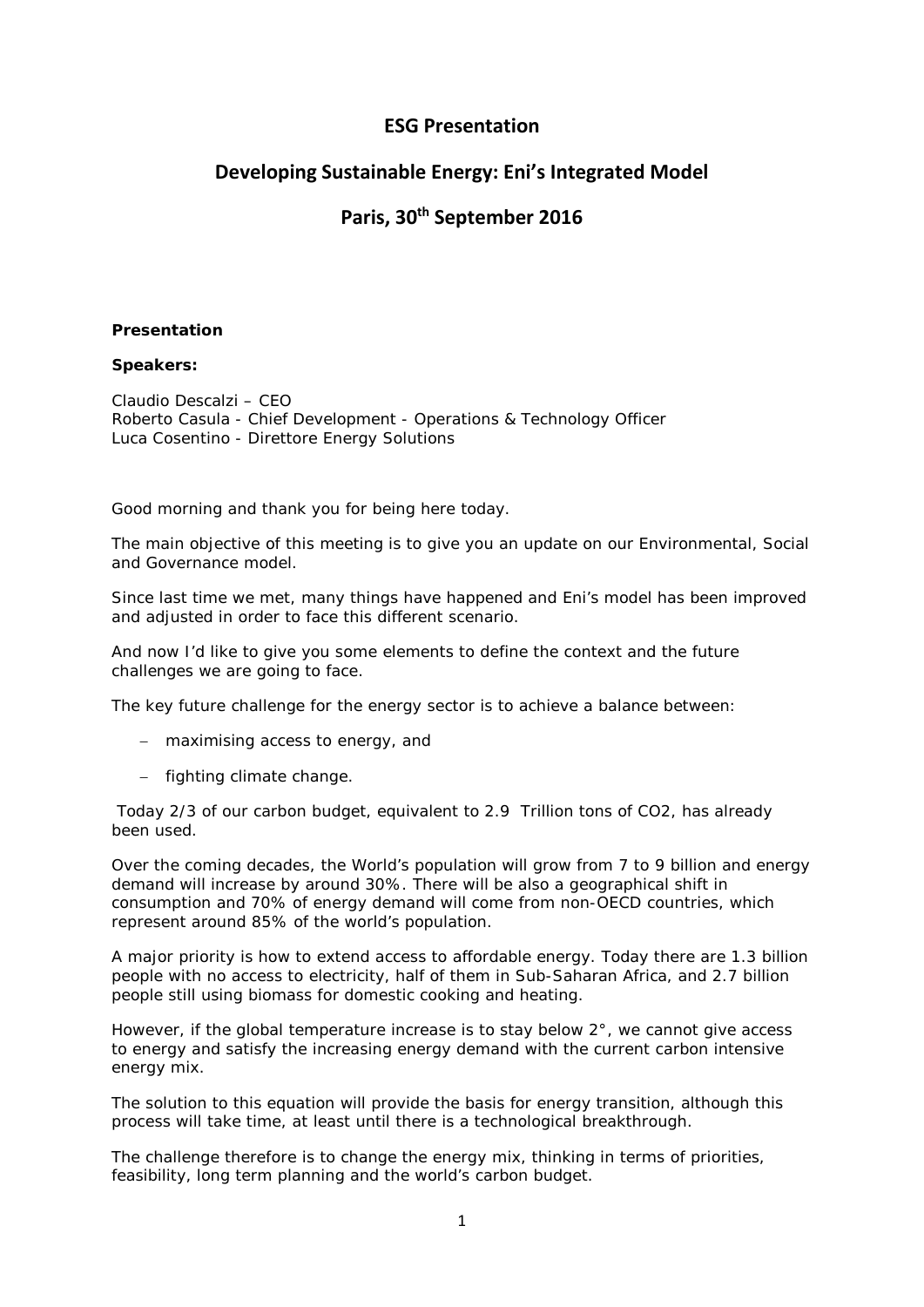Even in this complex and volatile scenario, Eni's model looks toward long term value creation for both company and stakeholders and pays strict attention to the environment.

Our model unites financial robustness with social and environmental sustainability, through:

- Competences and innovation
- Risk management and
- Compliance

We made the decision to grow organically to minimize risks and costs and our upstream business is based on a conventional portfolio. We avoided tar sands and very complex developments, preferring to focus our efforts on undiscovered, conventional resources, and where possible, close to existing facilities.

Exploration successes of 12 billion boe discovered since 2008, have made us the sector's top performer and justify the choice we made.

Exploration is fuel of our organic growth, allowing us to reach a breakeven level amongst the lowest in the industry and is powerful in consolidating partnerships with host countries.

In the downstream sector, we are pursuing a turnaround plan which aims at enhancing efficiency and converting loss making assets into sustainable green businesses.

To successfully execute these strategic guidelines, we have at our disposal:

- − A unique cooperation and development model with the host countries
- − An operating model that minimises risk and social and environmental impacts and
- − A clear and defined path to decarbonization. For this last point, in 2015 we constituted the Energy Solutions Department, which reports directly to the CEO.

Now let me talk to you about our integrated approach to risk management and compliance.

These functions are now reporting directly to me, having become independent from business and staff activities.

This results in a more effective and efficient organization, something that is more crucial in a context with growing uncertainties and risks.

The Heads of these Departments are appointed by the CEO after consultation with our Chairwoman.

They are the process owners of the activities under their autonomous responsibility. They periodically report relevant matters to the Board and the various control committees.

Risk assessment is carried out with a quarterly review of the company risk profile which covers all business lines and 29 processes, encompassing more than 95% of the company performances in terms of cash flow, production and capex.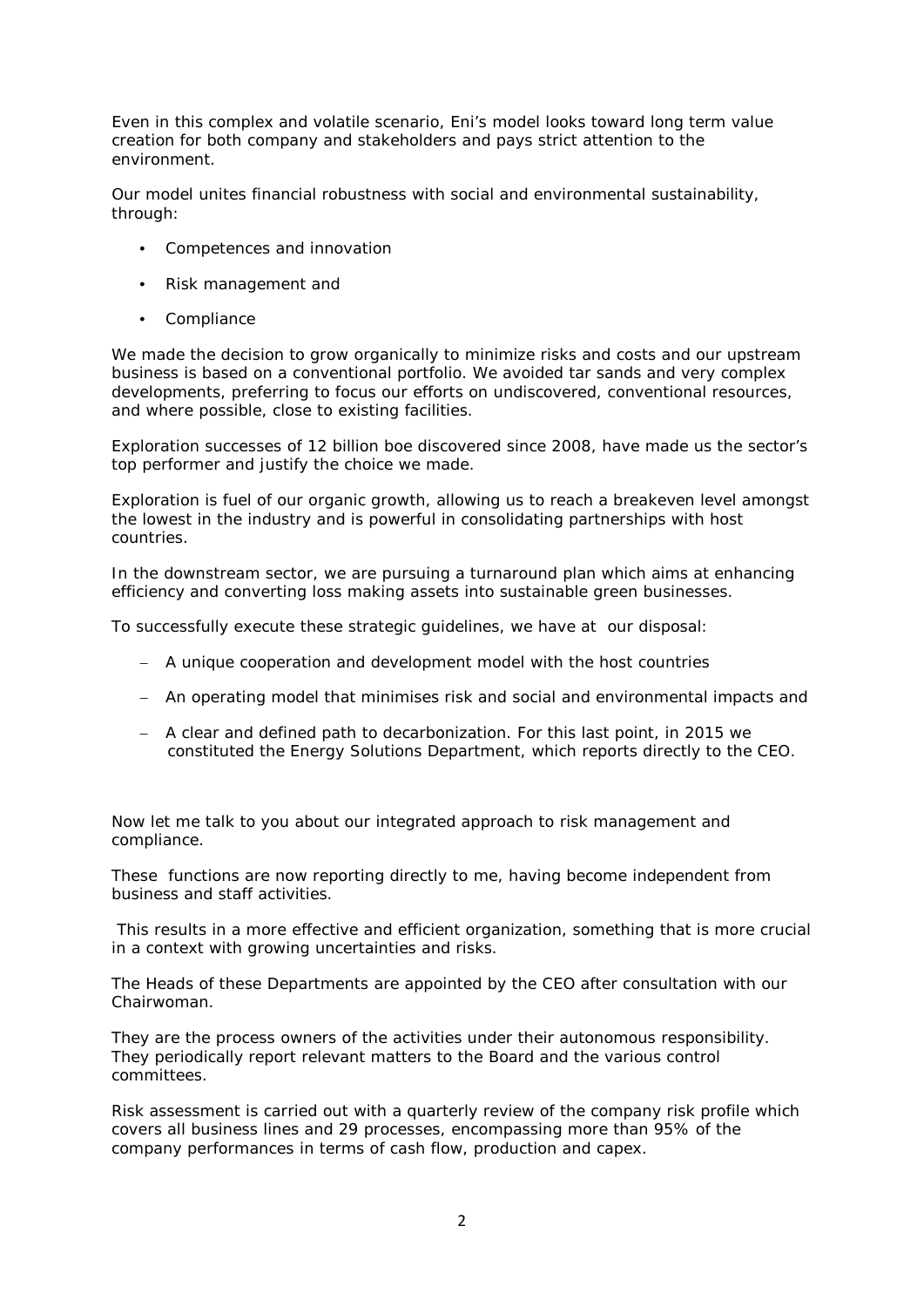Our risk portfolio consists of about 150 risks, of which around 20 are classified as top risks.

These top risks are grouped in Strategic, External and Operational risks.

And now let me talk you through our focus on the long term strategy to reach decarbonization targets.

Before this, let's watch a short video.

#### INFOGRAPHIC

We acknowledge all the challenges posed by climate change, energy poverty and the need to limit the temperature increase.

To address these seemingly conflicting issues, we created an integrated energy transition strategy that is based on the following action plan:

1) The first action is to lower CO2 emissions and enhance efficiency in all our operations.

We have already reduced our direct CO2 emissions by 28%, equivalent to 16.8 million tons of CO2 since 2010. In the coming years we will continue to grow in the core business, targeting zero routine flaring by 2025 and an overall 43% reduction of emissions per barrel produced.

2) Secondly, we aim to preserve a low carbon portfolio and promote the use of natural gas as a bridge fuel for electricity generation, but also for transport. 58% of Eni's existing projects are gas, and upcoming developments in Mozambique, Egypt and Indonesia confirm our commitment.

3) Finally, we will spread the development of renewables in the countries where we operate, whilst stimulating technological research.

In the downstream we have already launched this strategy, placing the production of green bio-products alongside our traditional business. We were the first to convert a traditional refinery into a bio-refinery, in Venice and we are pursuing the transformation of the Gela Refinery in Sicily into a green refinery. We have also launched a series of green chemical projects at Porto Torres (Sardinia) and Porto Marghera (Venice).

Combining gas and renewables is the ideal bridge to a low carbon future. It is the best solution to eliminate coal from power generation.

Currently coal accounts for around 41% of electricity generation but causes 73% of CO2 power emissions. If we can substitute coal with gas and renewables, we will be already on track to meet the carbon reduction target of the 2°C scenario.

We believe in the effectiveness of the international climate partnerships, so let me highlight our international engagement.

In 2014 we were among the founding members of the Oil and Gas Climate Initiative with another nine Oil & Gas Companies to seek common solutions on climate and promote technological development.

On gas flaring, we have been part of the World Bank's Global Gas Flaring Reduction for more than 10 years and we are committed to reach zero routine gas flaring in 2025, 5 years in advance of the GGFR commitment.

We are members of the Climate and Clean Air Coalition for minimizing methane emissions.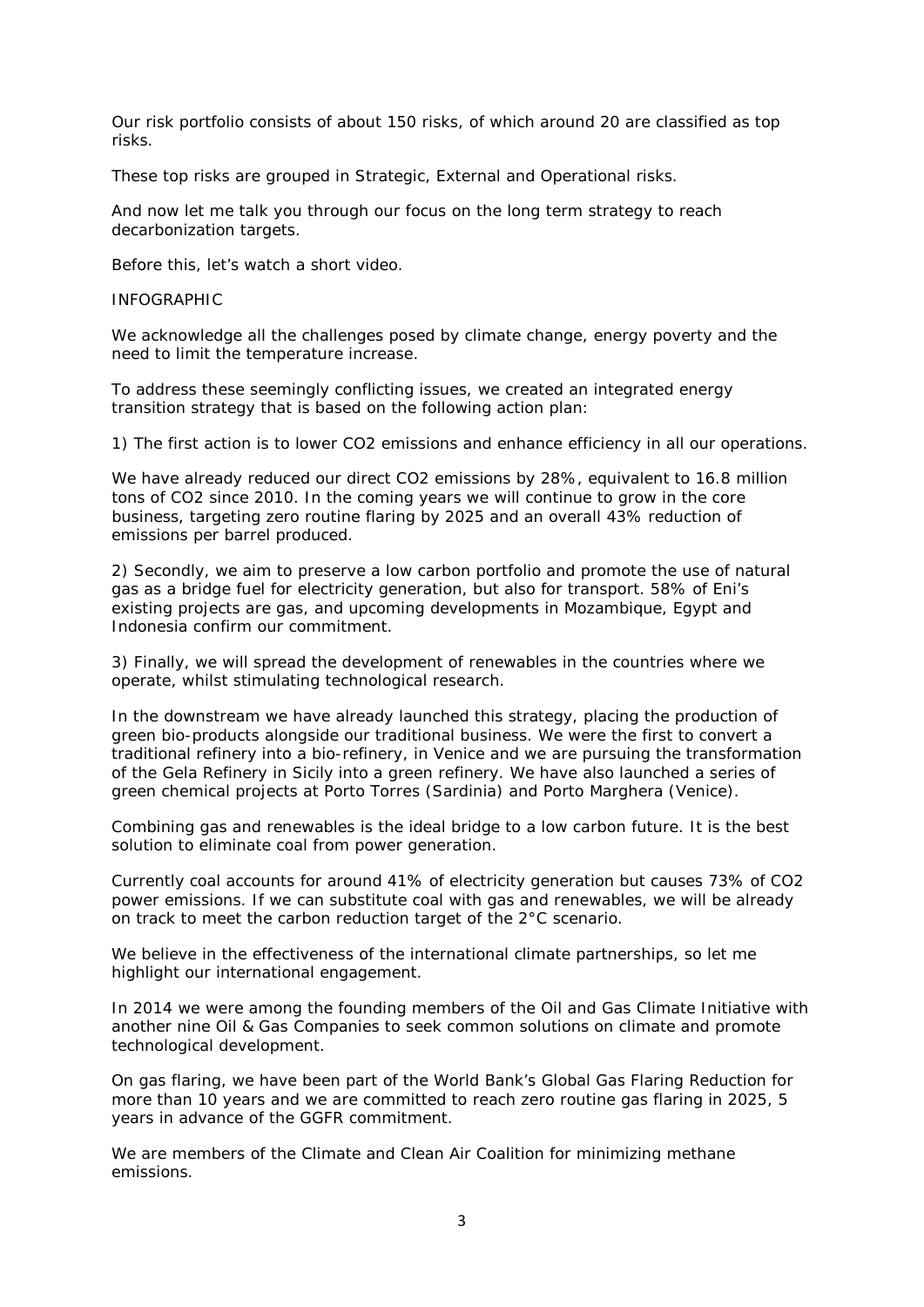That's our decarbonization strategy, but now I would like to go deeper into the concept of stranded assets.

A stranded asset can be a resource with a high break-even price, or a resource that is under substitution and therefore with a declining demand.

We managed these situations in two ways:

1) First of all our choice is to grow through conventional assets, which ensure lower breakeven.

In recent years, while the industry was moving towards more expensive projects, we kept our project breakeven at 40\$.

We have managed to reduce this to 27\$ following our huge near field exploration discoveries and project optimization.

2) Secondly, gas is very important to our portfolio, accounting for around 70% of our contingent reserves. Gas is the cleanest and most efficient of the fossil fuels and its role in the energy mix is becoming increasingly important.

If we add all these factors with our strong position in Africa, in terms of reserves the risk of stranded asset is greatly reduced.

In fact talking about Africa, 1.2 billion people live there, 16% of the world's population who use only 5% of its energy.

This population will grow by 1 billion in the coming decades almost doubling its energy demand.

And what's more, 50% of the African energy mix is still based on polluting biomass like wood and charcoal which needs to be replaced with cleaner sources like gas and renewables.

Africa, then, needs to leverage its huge potential coming from more than 14,500 BCM of proven gas reserves and the enormous possibilities deriving from all the renewable sources it has.

And for this, Eni's assets and gas and renewables projects will become even more valuable.

Finally, I can say that the Eni scenario is more conservative than that of the International Energy Agency, so the evaluation of our portfolio is not impacted by the 450 ppm Scenario.

It is also worth highlighting that Eni applies a carbon pricing sensitivity of 40 \$/ton CO2 in real terms that implies a strong readiness in our projects for emissions optimization.

And now let's focus on the first of our operating levers, our model of cooperation and development in host countries.

We can see this model in this short video

### INFOGRAPHIC

Our cooperation framework supports local development, seeks to minimize socioeconomic gaps and involves all stakeholders.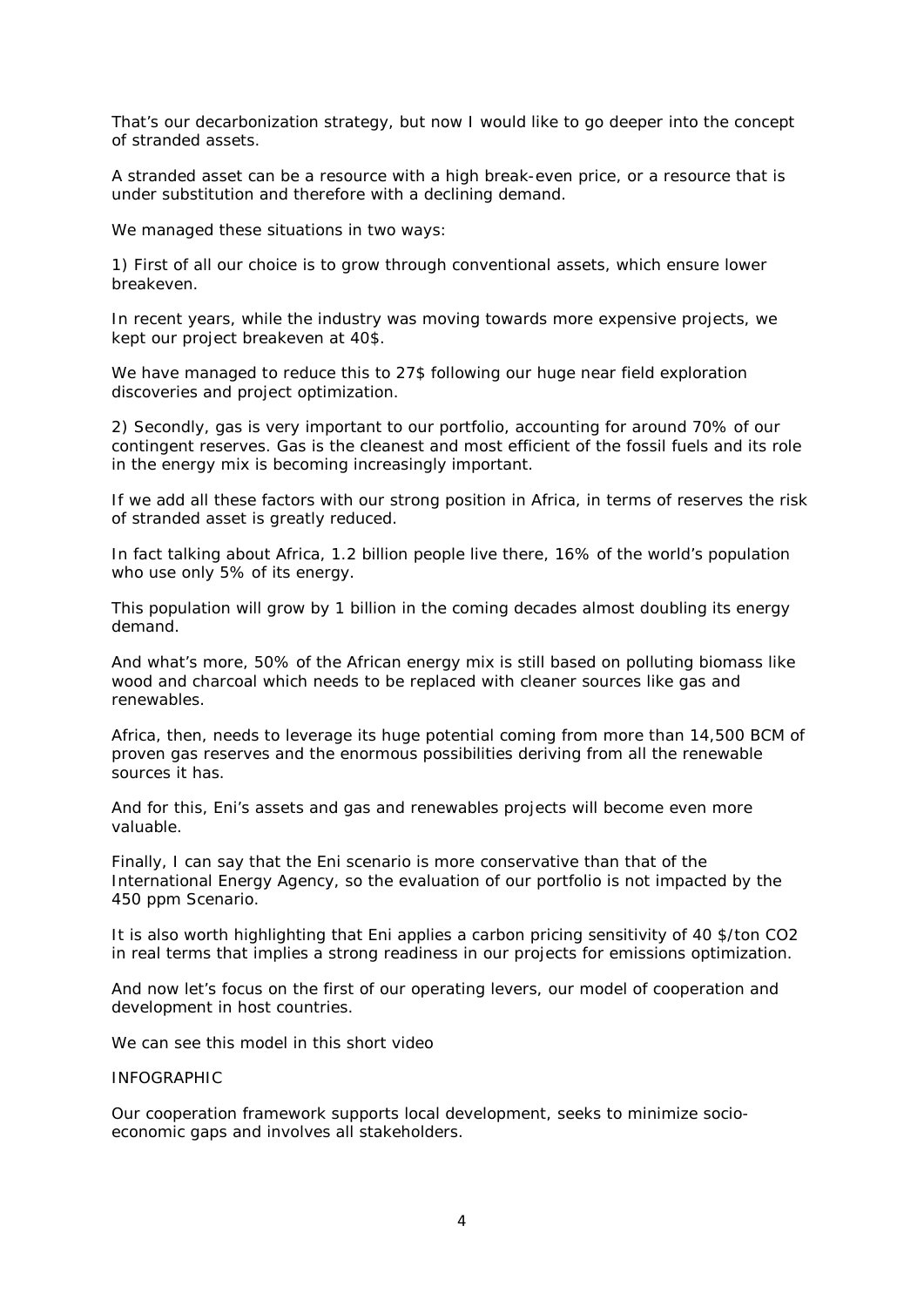When we started in Africa, about 60 years ago, we were not a big company. We were surrounded by all the major players who were supported by historical relationships with African countries.

For that, we needed to do something more than just investing for export. We invested to capture domestic potential to increase local development and raise hosting countries profit share, by creating 50/50 incorporated joint ventures.

And this initial weakness became our strength, our belief and, in the end, our culture.

We understood that involving the host countries more and supporting their development, was the only way to grow together and to be recognized.

Essentially, the main step is to pass from being merely a shareholder to being also a stakeholder.

By doing this, we became local, anticipating and providing for domestic needs.

Even today, this is how we work.

Our attention is focused on:

- Production for the domestic market
- Access to electricity
- Diversification of the energy mix
- Diversification of local economies
- Transfer of know-how and technology
- Local development in health and education

This cooperation model helped most of the areas we operate in, with their development, and improved living conditions.

It also gave us the credibility that strengthened our ties with the countries.

This has been crucial to our growth in Africa, where we produce around half of our equity production and now we are the first operator.

We understood from the beginning that the low level of access to energy has been the main reason for social and economic gaps and for weak development, fragile health conditions and safety issues.

In Sub Saharan Africa, around 600 million people live without access to electricity and the average electricity consumption per capita is around 200 KWh. Compare this with an average of 2,000 in Asia, 5,000 in Europe and over 10,000 KWh in the United States.

For this reason we decided to develop energy sources not just for export, but also for the supply of local populations, providing millions of people with access to energy.

Since the 70s, we have shared electricity production coming from our plants with local communities.

And nowadays, in the Mediterranean area, we provide:

• Almost the entire amount of gas necessary to supply Libyan power plants, more than 5 BCM per year, covering all power needs, and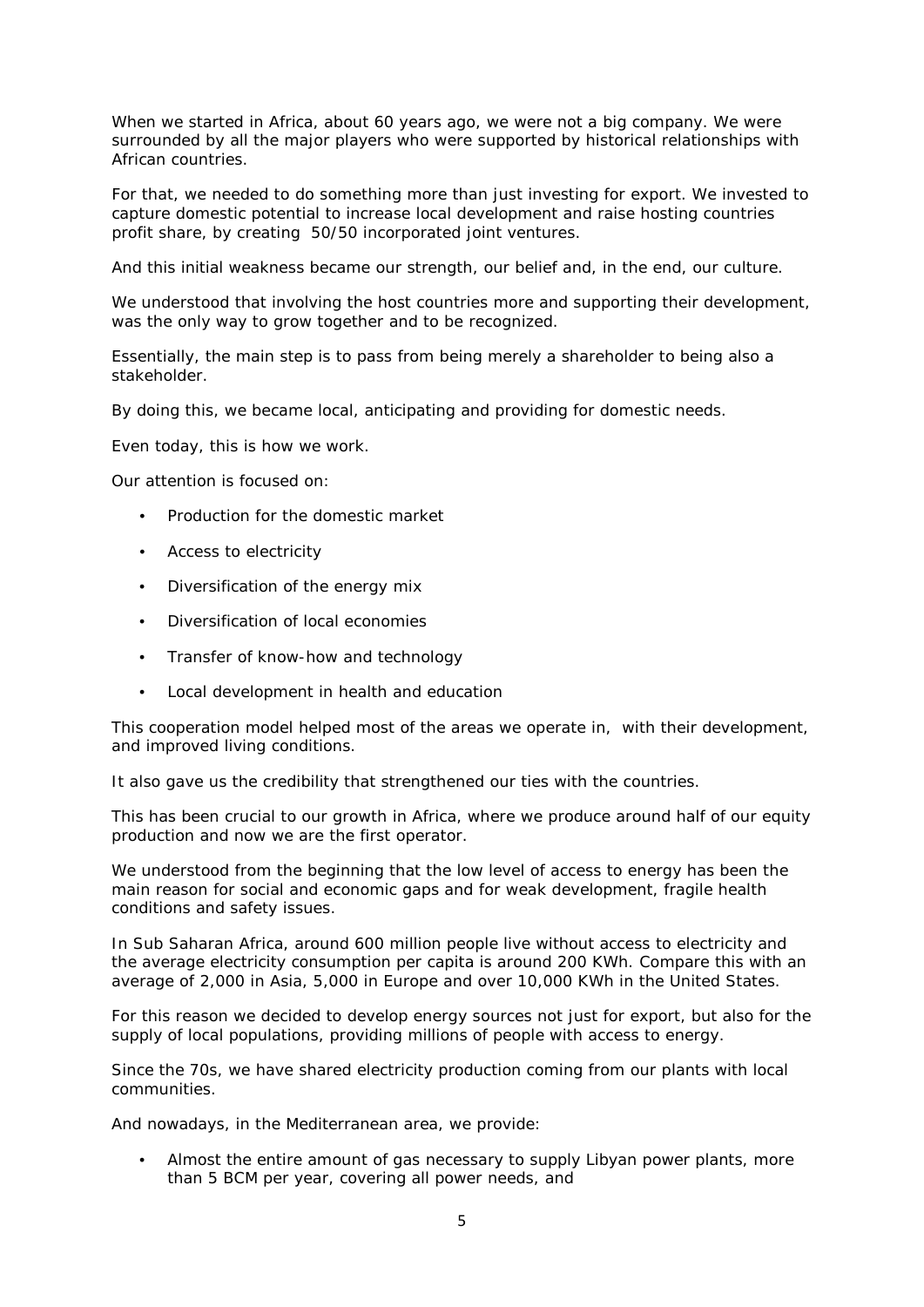• in Egypt, where our entire gas production already stays in the country, we will help to create the conditions for energy independence, thanks to the development of the new giant discovery of Zohr.

We are selling our gas production domestically in 14 countries for a total volume of 43 Bcm/y.

In particular, in 10 countries, we deliver our entire production for local consumption.

Moreover, in Africa we have invested to diversify the energy mix, 50% of which is currently based on biomass and coal.

In Sub-Saharan Africa, we have invested in power generation using associated gas which has traditionally been flared - and today we are the leading power producer amongst all of the international oil companies. By doing this we have managed to improve access to energy in areas where the energy supply was scarce and unreliable, while reducing gas flaring.

Eni has installed more than 1 GW of electricity capacity in 4 plants in Nigeria and Congo and transmission infrastructures which provide 20% and 60% of these countries respective electricity supply, for an investment of more than 2 billion \$.

In total, in the Sub-Saharan region, we have installed electricity plants to provide power to over 18 million people.

This model will soon be replicated in Angola and Ghana, where we have already signed an agreement for the development of new projects, as well as in Mozambique.

In line with our project to sustain a low carbon energy mix, we are investing in renewables to include various energy solutions that are customized to the needs of the countries, generating energy from renewable sources alongside existing oil and gas production by using facilities already in place or through offgrid plants.

Outside the energy sector, we are actively engaged in promoting local projects, helping diversify countries' economies and supporting agricultural programs.

In the period 2010-2015 we have invested around 600 M\$ supporting more than 4 mln people through agricultural projects, access to water, health care and education and in the next 4 years we expect to maintain the same investment.

Between 2010 and 2015, we involved 550,000 people in agricultural projects.

An emblematic example of this economic diversification is the Green River Project in Nigeria, which aims to develop agriculture and promote modern farming techniques and new crops.

We started 27 years ago, selecting the most appropriate seeds with the support of Lagos and Florence Universities, training local people and incentivizing micro credit. Over the years this project has grown, creating around 500,000 new jobs in the heart of the Niger Delta.

Other key concerns are access to water and education. We carry out projects in 11 countries, providing a supply of clean water to around 130,000 people. We are also involved in the provision of education facilities to 90,000 students mainly in Mozambique, Kazakhstan, Nigeria and Congo.

Finally, our sustainability projects focus on better health care, including prevention programs, training for medical personnel and provision of medical supplies, involving one million people.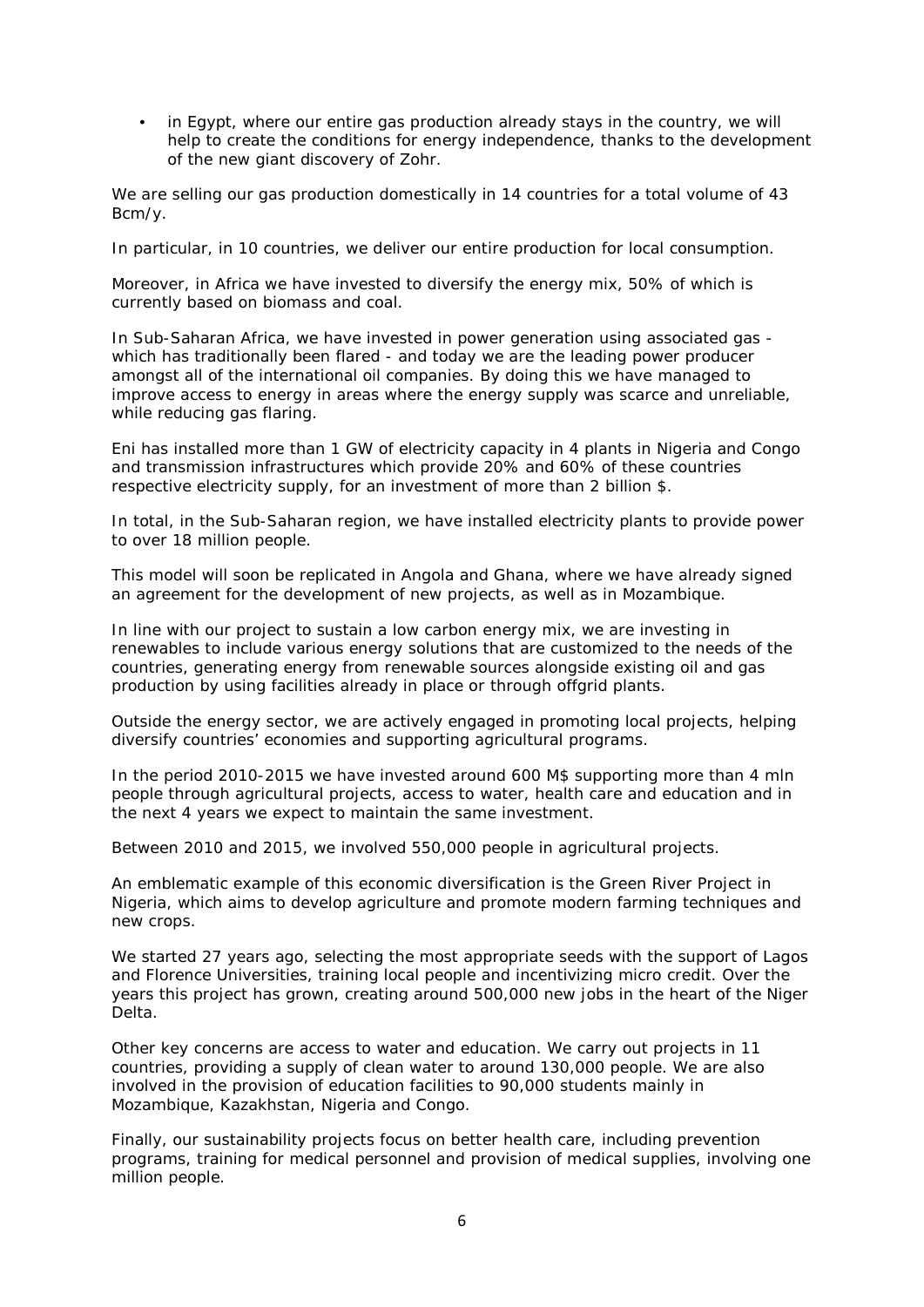Sharing know-how and expertise is another leg of our cooperation model.

It encourages the development of local skills and streamlines the supply chain.

In the last five years, we have increased the share of local employment by more than 21%, and on average we reached a level of around 80% of local employees in our consolidated affiliates.

In Egypt, Libya and Nigeria, our historical countries, 92% of the employees in 2015 are local.

On the supply chain, in 2015 we spent 13,5  $B\epsilon$  on local procurement, a 20% growth in 4 years, working with more than 9,000 local contractors, which provides around 66% of our procurement.

This concludes the first part of the presentation and now I leave the floor to Roberto Casula, who will give you more details on our operating model.

Thank you Claudio.

The second lever is our operating model, which is characterized by a continuous effort in minimizing risks along the whole production cycle.

On this, specific risk evaluation and management is carried out in all operations to support decision making and efficiency.

Focus on minimizing risks and safeguarding people and the environment, is a must in our operating model and one of the main targets of each phase of the production cycle.

Safety and Environment are at the top of our priorities. Let's watch a video showing our performance. INFOGRAPHIC

For the last 3 years, we have been the industry's top performer regarding the reduction of injury rates. In 2015, the Total Recordable Injury Rate was 0.45, which is significantly lower than the peer average of 1.3, and testifys to our commitment to improving our safety performance, where we target a zero level of injuries.

In terms of environmental protection, we are also improving all our performances and indices, along with a growing commitment on conservation of natural resources:

- For flaring, we cut flared gas by 3 quarters compared to 10 years ago and we target zero routine flaring by 2025;
- We have halved upstream methane emissions since 2007 and we will further reduce them by up to 80% by 2025;
- And finally we have raised the re-injected water rate from 40% to 56% and we plan to reach 64% by the end of the decade.

All these results have been achieved thanks to our strict policies and procedures which also cover related issues like conservation of biodiversity, attention to sensitive areas and water stress.

Exploration is the first building block in growing reserves and consequently our company's future and success / as well as being the strategic driver behind our low-cost organic growth.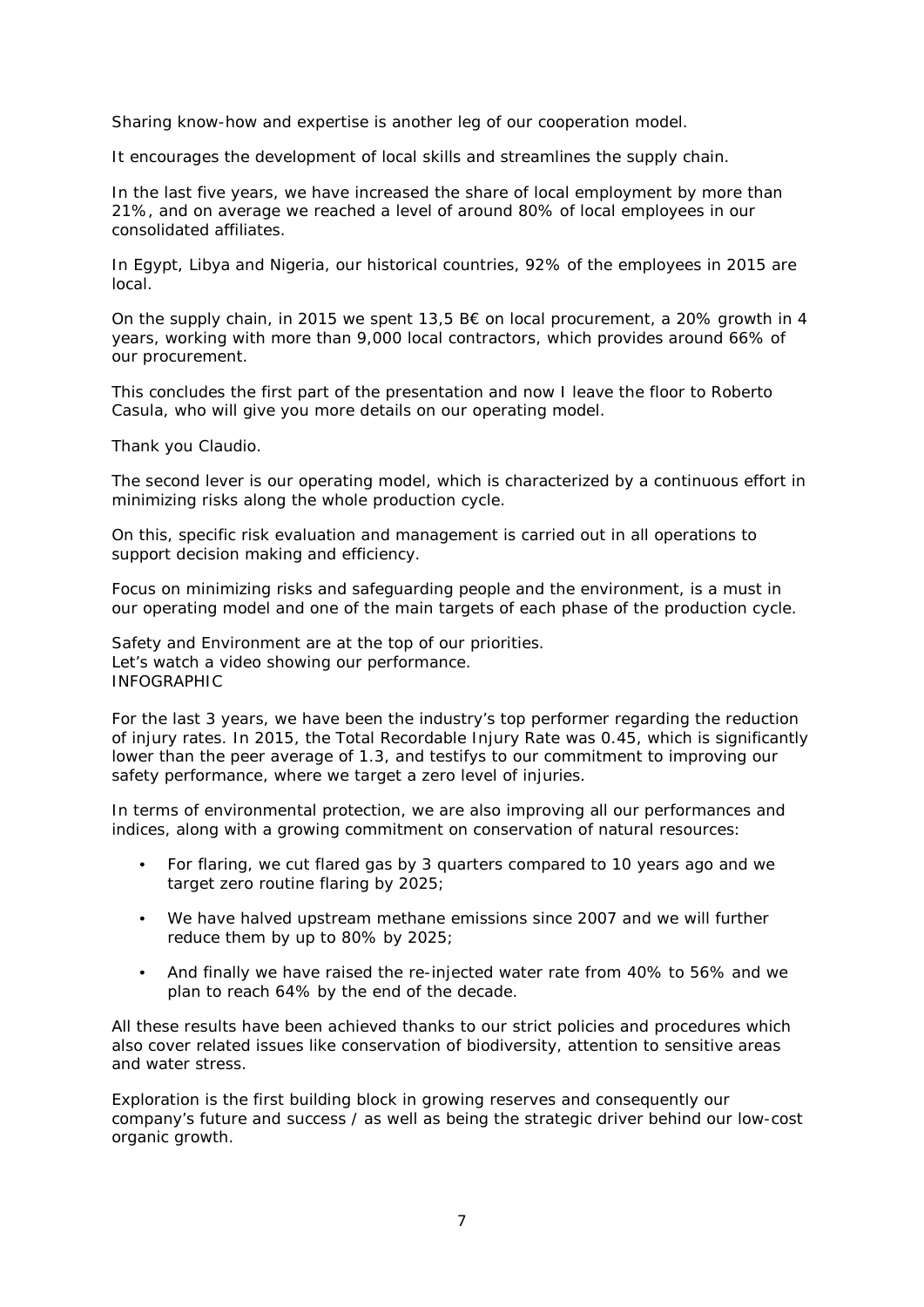For this reason, we decided to strenghten our exploration organization and strategy. Indeed our objective was to manage exploration activitities with a more entrepreneurial spirit, more weight to competences, fitting closer with the rest of our upstream strategy which is pointed at optimising time to market in developing our discoveries.

To do this, we built a balanced exploration portfolio where we have a proper mix of near field exploration opportunities and few high risk high reward frontier initiatives.

The first, provide us, in case of success, a fast time to market, taking greater advantage of already existing infrastructures. The second gave us the transformational discoveries and the volumes that will provide the base for reserve replacement and long term production growth.

In the last eight years, we have discovered around 12 billion barrels of resources at a unit cost of 1.2 \$/b. This means we discovered 2.4 times what we produced in the period, far above the peer average of 0.3.

One such exploration success is Zohr, the latest giant discovery, the fifth in the last five years, all of which are located in different basins and prove new plays. Out of 12 billion barrels of resources discovered, so far we have promoted around 8.5 billion barrels to 3P reserves.

But how did we get here?

As i said earlier In 2008, we made the strategic decision to change our approach in exploration and to develop internal competences and proprietary technologies.

These last 8 years, we have spent more than 200 Mln  $\epsilon$  in Geophysical and Geological Research to develop our own proprietary technologies for Seismic imaging and Petroleum System Modelling in order to:

- Better quantify geological uncertainties
- De-risk Exploration,
- De-risk the Asset Life cycle

These technologies are based on complex algorithms and implemented on our highperformance hardware platform located in our Green Data Center, where we can call on 4,5 petaflops of computing capacity.

With this, we can process about 90% of the depth imaging projects in-house, savings on the cost of licenses.

All of this is also instrumental in fast tracking the transformation of discovered resources into reserves, but we will come back to this later on.

Let's go to how we turn exploration successes first into reserves and then into production – I mean our development activities.

The transition from resources to reserves is the result of workflows, processes, organizations that have been critically reviewed, in some cases in the light of lessonslearned on the operated and non-operated projects, to mitigate the execution risk, improve the time to market and enhance the profitability of our projects. Indeed, we have left behind the usual sequential pattern of our activities, chosing instead to carry out most of these in parallel and with greater integration among the different disciplines.

This has had two main results. The first one was that we can perform reservoir modelling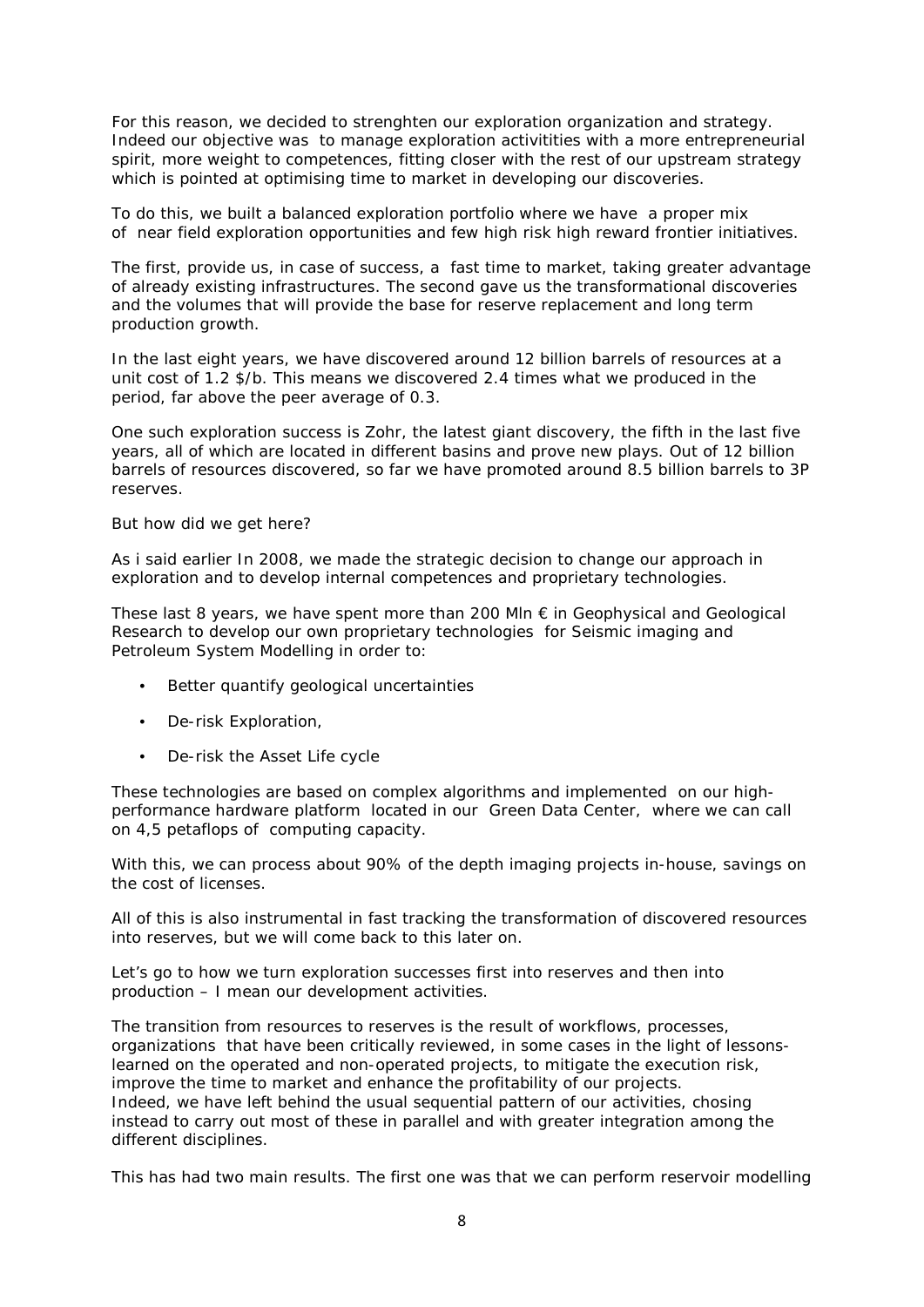during exploration and appraisal phases, and the second one is that the design of the surface facilities can be tailored to the way the information on the reservoir and fluids is evolving. All of this contributes to reducing subsurface risks.

The close integration from exploration to start-up means fast-tracking resources into reserves. Indeed, to mitigate risks associated to development activities, reduce costs and enhance the time to market, we pursue a simpler, more effective and manageable approach composed of the following elements:

Firstly, a phased approach. This gives us a better time to market of our projects and accelerates start-up and ramp-up;

Second is design to cost. This is where the project is optimised to reduce development costs whilst making sure the facilities are energy efficient and environmentally safe,

Third is the strict control on project execution: contractual strategies, design freezes, and maintaining high level of supervision by using our own people. Finally, a closer integration between commissioning and operations;

This approach resulted in an average upstream cost of our new projects from 30\$/boe level of 2014 to around 20 \$/boe.

Furthermore an other important element is a high level of operatorship, which will reach 90% in our start-ups in the next 4 years, putting us in a position to strictly control risks, costs and time.

Let me give you some examples of our integrated approach to exploration and development, Marine XII in Congo and Noroos in Egypt.

Both Marine XII and Noroos come from our near-field exploration strategy, which is leading to a rapid development of these new discoveries thanks to synergies with the existing production infrastructure with an exceptional time-to-market.

In Congo we reached first oil just 11 months after discovery. The huge potential of this play is now about 5.5 billion boe of resources and we expect further upsides reaching overall production of 150 kboe at the end of this decade.

In Egypt, the Nooros field has reached in only 13 Months a production level of 128,000 boepd. We expect to reach a production level of 160,000 boepd early next year.

Let's now focus on our drilling activities, where we manage one of the most relevant technical risks of our business. To give some numbers, over the last 4 years we have drilled, both in operated and non-operated activities, an average of 490 wells per year, whose 15% is represented by critical wells.

Our drilling activities are managed through an advanced risk management model, which is based on three pillars: competencies, processes and technologies. For each well to be drilled, we make a detailed analysis and, if risk is too high, we simply decide not to drill the well.

Let's start then from competencies. The technical organization located in Headquarters closely follows-up the professional family worldwide, and ensures that all our people are properly trained and have the right competencies. This is achieved through an intensive training program and a dedicated learning process on the job, with the aim of maintaining the ownership of operations through the internal know-how, minimizing the use of consultants. In 2015, only for the drilling activity, Eni invested more than 5 M€ to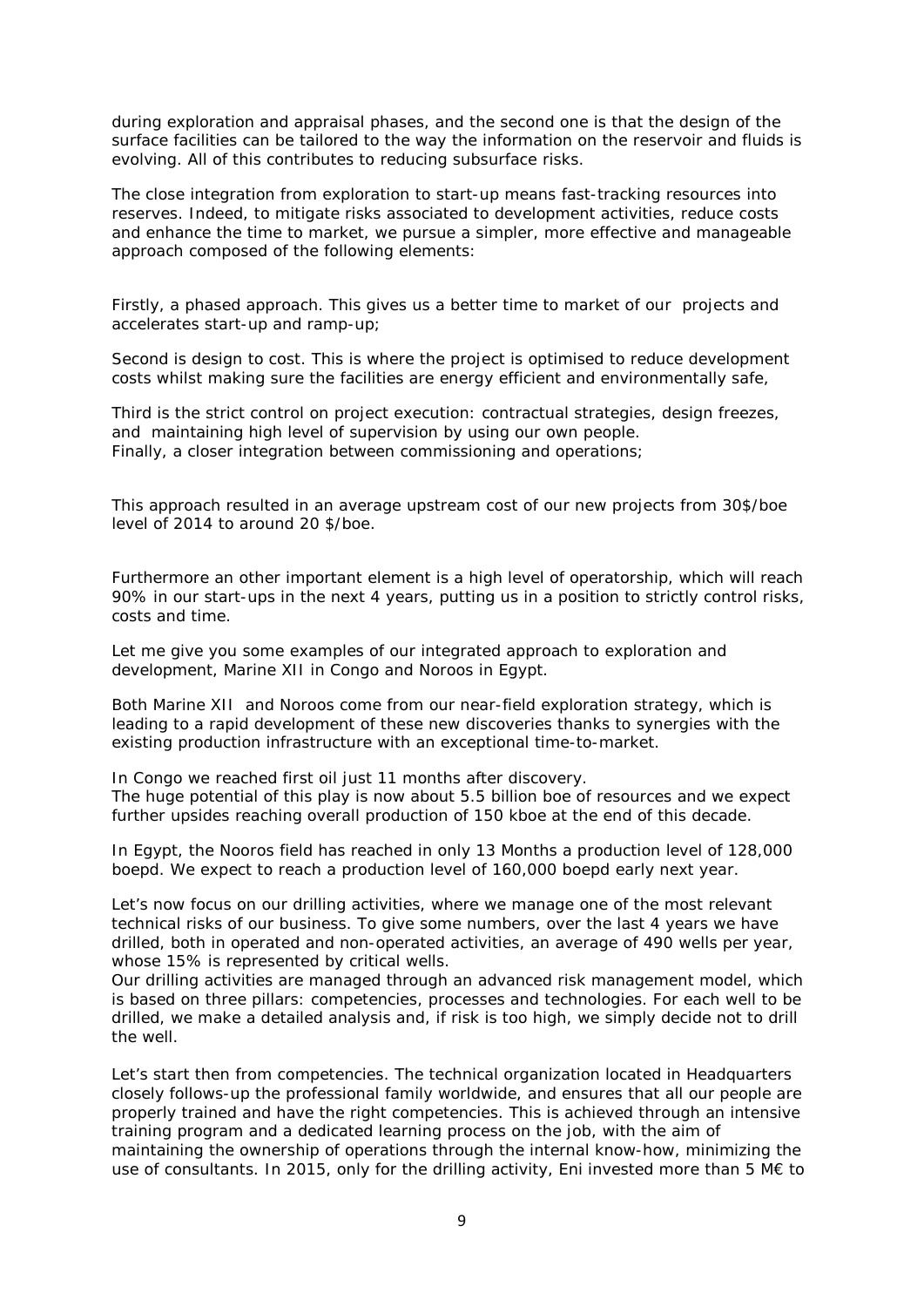provide over 100.000 training hours, with about 1800 attendances.

In terms of processes, on all wells classified as critical, for example high pressure-high temperature wells, the Headquarters technical organization must give its endorsement to the well drilling design before activities start. Then, during execution, we closely follow up critical wells operations through our Real-Time Drilling Centre, where the same information available at rig site are shared with the most qualified experts, who provide a full technical support to lead the operational decisions, wherever the wells are drilled.

Finally, Eni is leader in the development of technologies aimed at maximizing safety. All new technologies are developed internally, starting from the proof of concept to the engineering design and the application of patents. In the last years, the use of innovative technologies and the Eni approach have reduced the probability of incidental events by an order of magnitude compared with peers (10-5 vs. 10-4, one event over 100.000 wells vs. one event over 10.000 wells), and we intend to reduce it by a further order of magnitude.

Furthermore, we have developed a proprietary system, named "e-WISE" (eni - Well Incident Systematic Evaluation), certified by DNV, which allows to accurately estimate the probability of incidents and to select, during the engineering phase, the well design that minimizes risks. Then, during execution, it allows us to focus the attention on critical operations.

At the same time, Eni has focused the research on the development of emergency response technologies such as :

- · "Dual ROV Killing System"
- · "Rapid Cube", which is a containment system

Both these technologies enable us to quickly restore well safety, in the remote case of an incident, reducing its potential consequences.

And now a focus on our policy in order to preserve one of the most sensitive regions, the Arctic, where we are operating around 130 thousand barrel per day of oil.

Our operations today are concentrated in three areas: we produce from two fields in the North Slope in Alaska, we are exploring and producing in the Barents Sea, where we have recently started the Goliat field.

According to our policy drilling activities in the Arctic are carried out exclusively in the ice-free offshore areas. A satellite monitoring to detect the presence of icebergs and remote monitoring for all activities are in place.

Site specific procedures are applied to guarantee the conservation of fishing activities and biodiversity and our operations take place only when there is minimal effect on the marine habitat;

In terms of activities, we apply our drilling and containment technologies.

Above all, we maximize the involvement of local populations, keeping them informed, safeguarding their activities and making use of their skills for the management of emergencies (for example the use of fishing vessels for the containment of any oil spills);

In addition to the areas already mentioned, we also have long term interests in North East Greenland (where we are performing very preliminary environmental studies) and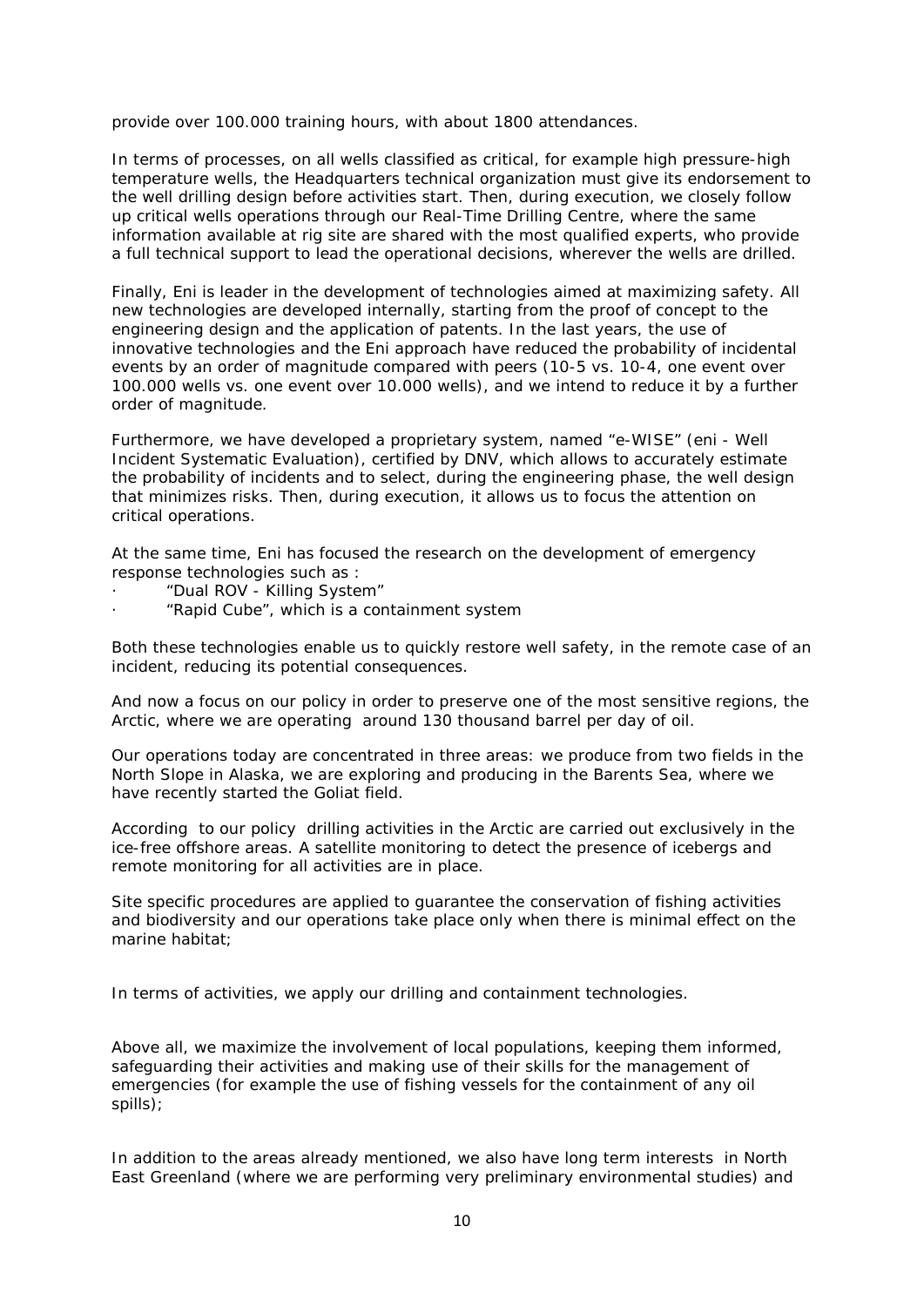the Russian Barents. Once again our driver is to carry out activities only in areas where we can operate and manage both routine and emergency situations through existing technology and where we are expecting a breakeven price in line with our portfolio.

And now I leave the floor to Luca Cosentino, who will give you more details about the actions we are pursuing on our path to decarbonization

Thank you Roberto.

Let's look at the third lever of our operating model: the strategy on decarbonisation.

Let's start with the role of gas in the transition process.

The promotion of gas is key to our decarbonization strategy, which in turn is based on the ideal energy mix of the future.

According to the IEA scenario, global energy demand in 2030 will increase by 21% with respect to the current levels, reaching 16 Gtoe. However, this growth will only involve minor changes in the energy mix. Coal will still play a major role, satisfying 26% of total demand, while modern renewables will contribute just 4%. As a consequence, this will cause a further increase of total GHG emissions, from 32 Gton in 2013 to 35 Gton in 2030.

If we do not intervene to change the energy mix, we will not be able to reach the goals of meeting energy needs and safeguarding the environment.

We all know that modern renewables, like solar and wind, have a very positive impact on the environment but today they still suffer from several limitations:

- extended areas that are needed for installation; a wind field for example, needs 200 times the space of a gas power plant;
- intermittence, subject to the availability of the natural source and to climate conditions;
- low utilization factor, and
- geographical misfit, meaning high potential areas are often far from consumption areas, and require large investments in infrastructures.

When considering the pros and cons of the different sources of energy, it is clear that today the best partner for renewables is gas.

From an environmental perspective gas-fired power plants are more efficient and produce about half of  $CO<sub>2</sub>$  emissions with respect to a coal plant, and none of the other pollutants as SOX, NOX and fine dust.

In terms of costs, gas is a highly competitive resource as well as being reliable and secure. Gas is therefore the best energy source as it can supply power systems with baseload profiles and considerable flexibility.

We also have to remember that gas is largely available and easily accessible, with current estimates of proved worldwide reserves around 203,000 bcm.

In this transition process towards renewables, natural gas is the ideal fuel for electricity generation, and has an important role to play also in transport.

Today, 58% of Eni's portfolio is made up of gas and the forthcoming projects in Mozambique, Egypt and Indonesia confirm Eni's commitment on this front.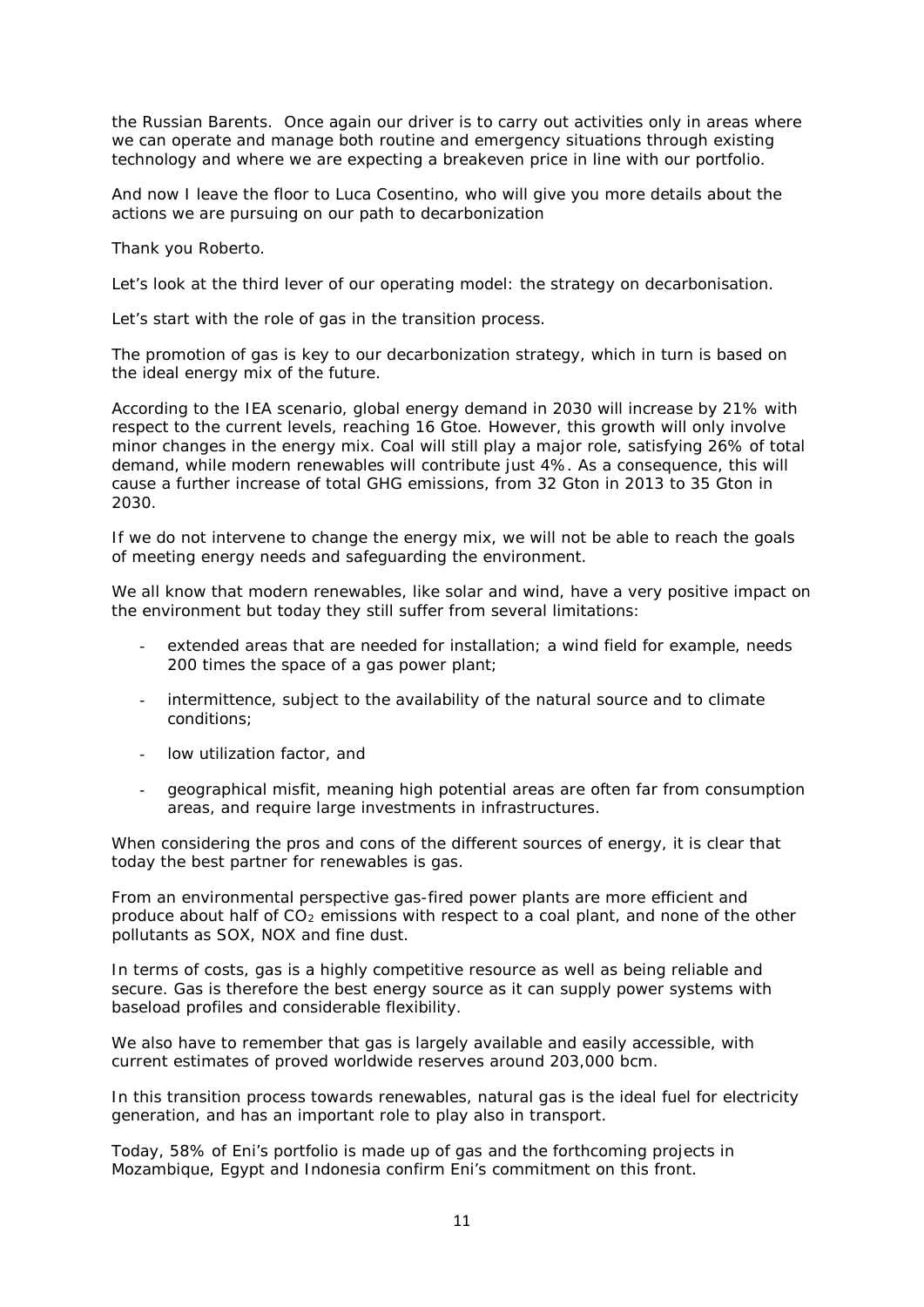In terms of GHG reduction, we have implemented a number of initiatives that allowed us to reach a reduction of 28% in 2015 with respect to 2010 levels.

In the upstream sector, in particular, we have reached a level of unitary emission of GHG of 0.2 tons of CO2 per each ton of oil produced, which is among the lowest of the industry.

In coming years, we are planning to further improve these levels, targeting a 43% reduction of GHG intensity 2025.

We will reach this goal through three main activities:

- continuing the reduction of flared gas (mainly in Nigeria, Congo and Libya), with a planned zero emission target in 2025
- improving the monitoring and reduction of the fugitive emissions of methane along the O&G value chain, aiming at a reduction of 80% of GHG emissions in the Upstream sector and
- further improving the energy efficiency of our plants.

Now, let's talk about renewable energies.

First of all, let me highlight that Eni is not a newcomer in this field. We have been working in solar technologies since 1980 and for over 30 years we have been engineering and producing high-quality photovoltaic cells, installing more than 50 largescale solar plants, both in Italy and internationally. We therefore have a distinct competence that forms the basis of our new approach to this business.

In late 2015 we created a Department named Energy Solutions, reporting directly to the CEO and whose objective is to identify and deploy new initiatives related to renewable energies.

Since then, we have developed an original business model, which is based on a number of distinctive, competitive skills and characteristics including:

- Our global presence and large portfolio of industrial assets, that provide us with a large number of opportunities both from a geographical and a technological point of view
- The know-how in managing large scale projects in a number of different domains, from upstream, to downstream, to power generation;
- Our excellence in Research & Development, and our ability to timely deploy the best ideas and concepts;
- And finally, the capacity to activate multiple and flexible financial levers, according to type of projects and location.

We have identified two main types of projects, Brownfield and Greenfield.

• Browfield projects are related to existing industrial assets and have the objective of producing energy from renewable sources, taking advantage of all the industrial, commercial and contractual synergies. These include fossil-fuel replacement projects, for example, replacing fuel gas with solar power;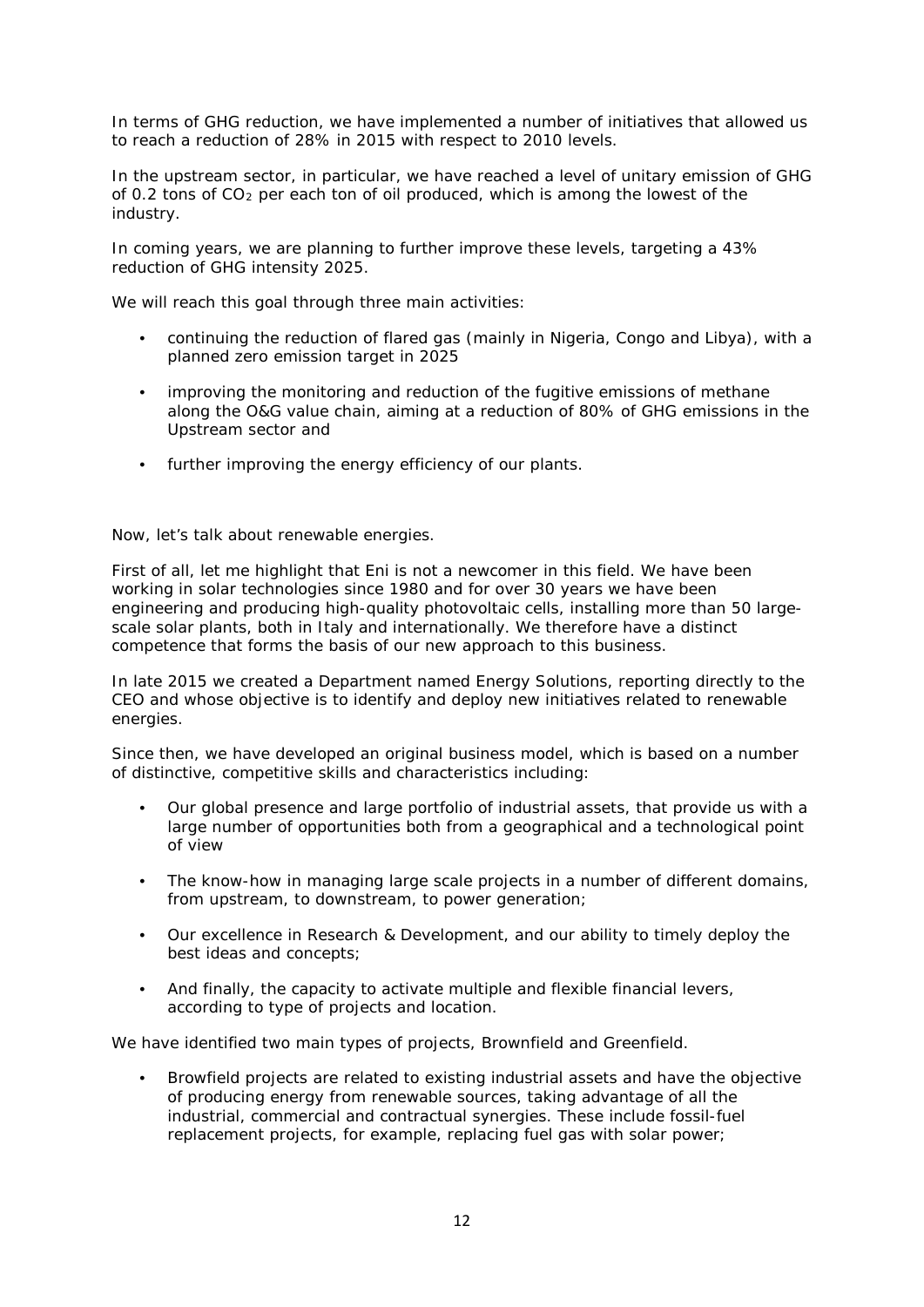• Greenfield projects which are new renewable energy projects not related to existing asset.

In recent months, we have identified and launched a number of large-scale renewable energy projects, both in Italy and internationally.

In Italy, we have started an important initiative called 'Progetto Italia', whose objective is to make use of our own industrial land in order to implement renewable energy projects. We have identified 15 projects so far, for a total capacity of around 220 MWp, mainly photovoltaic, that will be installed before 2022.

Outside Italy, we have already started utility-scale photovoltaic projects in Pakistan, Egypt and Algeria, for a total planned capacity of around 160 MWp, to be completed by 2018.

All these projects will be realized in a fast-track mode. We plan to take 6 FIDs by the end of this year, for a total capacity of about 150 MWp.

These plants will be completed and connected to the grid between end of 2017 and beginning of 2018.

In terms of avoided emissions, the current portfolio of projects will save about 0.3 Mtons/year of CO2 for the next 20 years.

In the longer term, we will work to maximize the use of renewable energy in all our facilities, as well as expanding our overall installed capacity, with the objective of making our business more efficient in terms of energy production and consumption, while contributing to the reduction of GHG emissions.

To conclude our presentation I'd like to share with you our brand new mission statement which is the perfect way to summarize the essence of our ESG efforts.

- "*We are an energy company*".

- "*We are working to build a future where everyone can access energy efficiently and sustainably".* 

*- "Our work is based on passion and innovation, on our unique strengths and skills, on the quality of our people and in recognising that diversity across all aspects of our operations and organisation is something to be cherished".*

*- "We believe in the value of long term partnerships with the countries and communities where we operate".*

The key words in this mission statement are :

1 ) *access to energy*, which means development and building a better future for humanity

2) *Diversity,* which means respect for others and inclusion, enhancing all the potential around us

3) *Stakeholder engagement* which means creating long term value

Thank you for listening, and now we will answer your questions.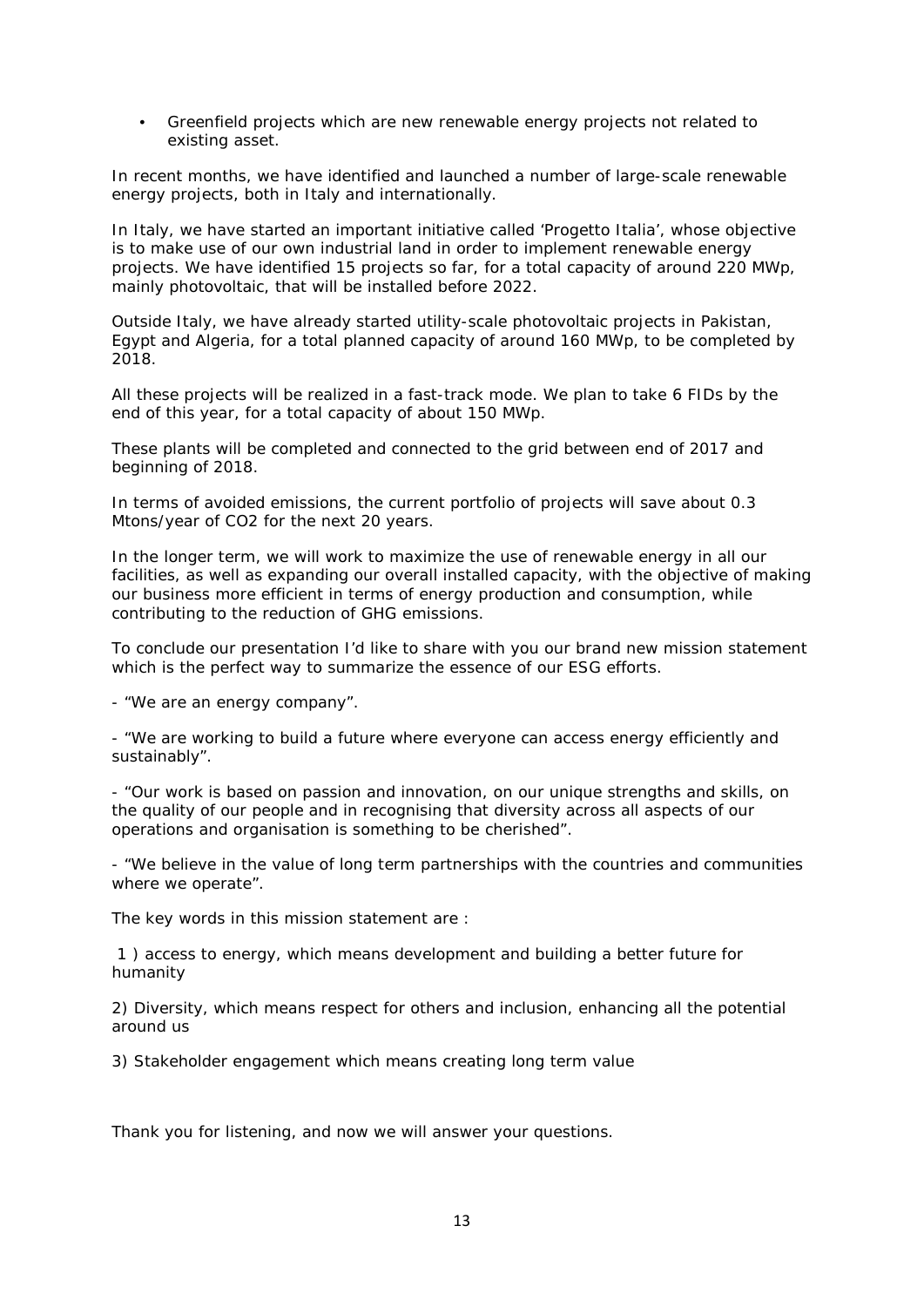## **ESG Presentation**

# **Developing Sustainable Energy: Eni's Integrated Model**

# **Paris, 30th September 2016**

## **Q&A**

## Company Participants

- Claudio Descalzi CEO, Eni SpA
- Emma Marcegaglia President, Eni SpA
- Massimo Mondazzi CFO, Eni SpA
- Roberto Casula Chief Development, Operations & Technology Officer, Eni SpA
- Francesco Gattei EVP Scenarios, Strategic Options and Investor Relations, Eni SpA
- Massimo Mantovani Chief Legal and Regulatory Affairs, Eni SpA

## **Other Participants**

- Bertrand Hodée (Kepler Cheuvreux)
- David Shammai (APG)
- Matthias Beer (BMO Global Asset Management)
- Matthias Narr (Robeco Institutional Asset Management)

**<A - Francesco Gattei>**: Okay. We are ready now to start with the Q&A session. First of all, I'd like to say that we'll have a session dedicated for investors. After the break, we will have, of course, some time for the journalists. So, please, before asking...

## **<A - Claudio Descalzi>**: For the journalists.

**<A - Francesco Gattei>**: For the journalists. Please, before asking, state your name and company. Thanks.

**<Q - Bertrand Hodée>**: Bertrand Hodée, Kepler Cheuvreux. So, just before asking my question, I'd like to thank you again for choosing Paris and for choosing Kepler Cheuvreux to help you organize that important event for Eni. So, my question. Two, please.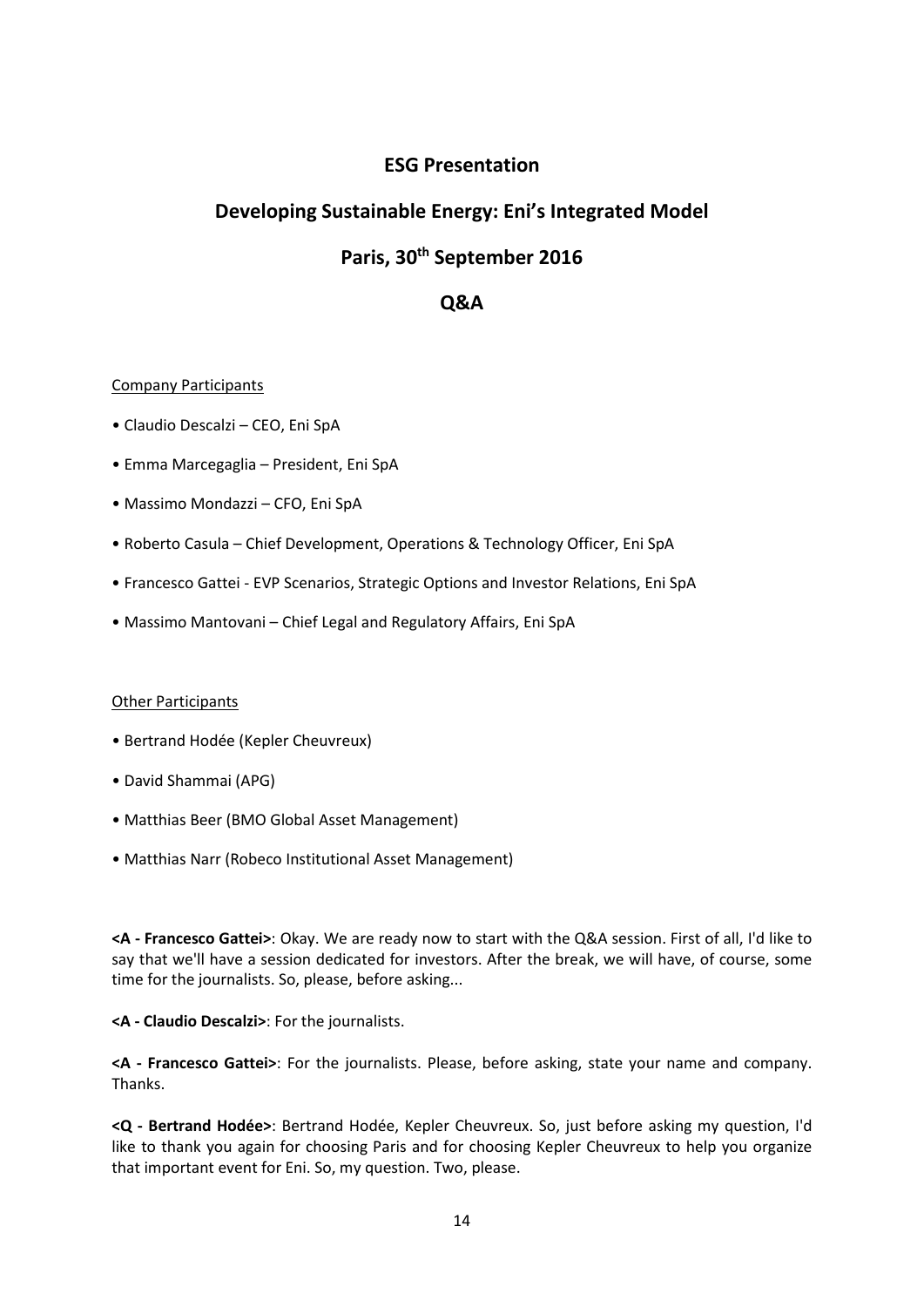One, Angola. There has been several reports in the press about potential safety breaches and security issues on Angola. Can you give us an update on the status and also on all the remediation measures you may have taken since the various incident?

And the second question, you also consumed around 3 gigawatts for your own, I would say, production facilities. You have several projects that you've announced in Algeria, in Egypt to try to substitute gas to renewables for your own, I would say, production. What are the targets you want to achieve in terms of this potential substitution inside those 3 gigawatts?

**<A - Claudio Descalzi>**: Okay. So, first question is Goliat and thank you for the question sort of allow us to explain why it happened. First of all, Goliat started in spring and we already produced more than 10 million barrels of oil. From a technical point of view, we never had big probably; we have just had twice an electrical shutdown in order to reduce CO2 emissions. Goliat is a very good project also from this point of view to reduce CO2 emission, all the electrical generation is onshore, and then we have cable to give power to the platform. That is quite unusual, because normally in the oil and gas business, we use our gas – for example, mainly gas, 100% gas to give continuity. We have our generators and we give continuity. That is because we want to keep continuity in our process. The process is quite delicate, because it involves wells, involve separators, it involves transmissions, it involves offloading oil, we use power to offload oil. So, we want to be sure. But now, we thought that with the goal we set out that to reduce CO2 we have to make a big effort. So, that causes some problem.

So, from a technical point of view, I think that we didn't have a big problem. I think that when we start up in a so delicate environment, what we did – we realized a platform that is very sensitive, very touchy platform, that as soon as you touch something, it means you're reacting, not just in term of emissions clearly, gas leak clearly, but also some human error. So, there are other systems that are more – for which the tolerance is much more higher. In this case, we wanted to really to reduce them (to a minimum).

So, we had some growing up in the knowledge and in the experience for all the team, and the team means all the safety and all the operational people. And so, the soft issue has been much more important in this case than the hardware. So the hardware is good, but the old software that requires strong knowledge to put up in place these projects has been quite important. Also to consider the Alt-B project. Now, we are in Norway, so we're seeing after once in a while all these projects have a long time to  $-$  a long transition to put in place and fine-tuning all the different systems. So we have to think that is just four months, five months of production and [ph] with some big system sometimes require.

But additionally, there are also these things that we had to train and re-train. And also, I've been there, talked with our people and also the stakeholders with all the Norwegians stakeholder and institutions. It's clear that the innovation system is very clear. It's a three-party system; your workforce, you have the company, you have the union. And so, you have to involve, inclusion and involvement, and I think that we learned the lesson. We paid the lesson quite expensive, but we learned the lesson that we have to adapt to the system where you live. And this three-party system, that is very good, it's very powerful; you must understand the first time that we operated there. So I want to really be very clear and candid on that. We have to learn. We learned, I think. But it's clear that dialogue inclusion was one of the issue we had, and I hope that we are improving.

The second point is perspective and it's a very important question, because it's related to our longer view about the decarbonisation process in our company, especially because we have a big advantage, a big opportunity. We have a geographical feet, because we are and we have operation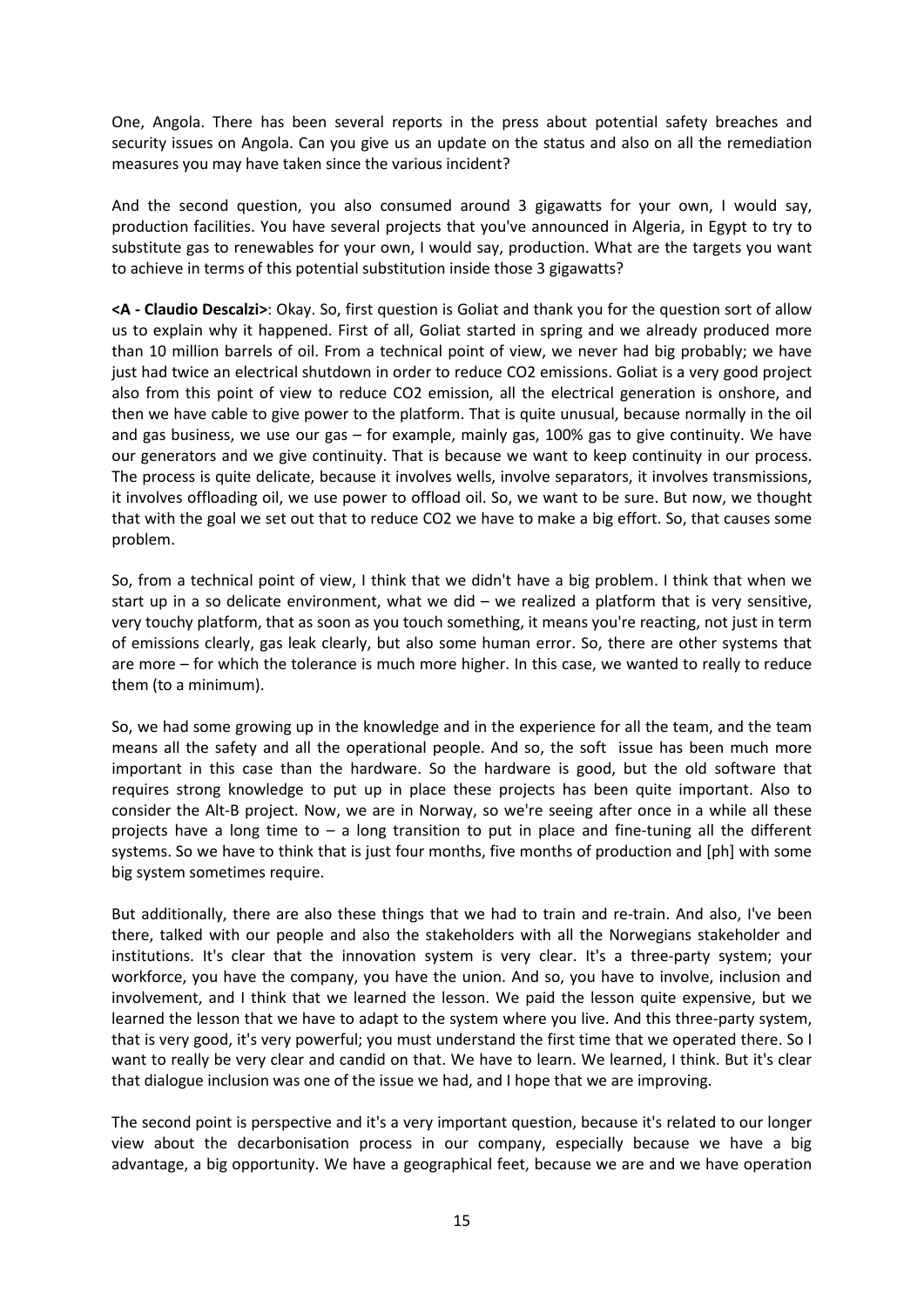where we have the renewable energy in a very strong dimension. So, we have the opportunity to do something that is very important. We hope that we can replace an important part of these 3 gigawatts. I think that we have to – the work is in progress, that would be our 10-year plan. So, it's a big project that is going to – that we are going to work in the next 10 years.

We want to – as I said to also, green project as Luca said, off-grid especially in Sub-Saharan Africa, where you cannot reach all the different point. We already did some exercise some years ago in Congo. But I think that this is one – will be one of the main project, I'd say, a 10-year project. From the first estimation, we can say that we can, we have the possibility with the existing technology to replace at least one-third of this and we aim to do more. But – and that will be a very important plan, because it's going to free up a lot of gas, a lot of fuel that can be – that we can use in the countries where we work.

**<Q - David Shammai>**: Yeah. David Shammai from APG Asset Management a Dutch Pension Fund. I thought the question about the Goliat platform, was interesting. And I wanted to add to that question about the Douglas project and also about the – actually, the Val d'Agri field.

**<A - Claudio Descalzi>**: Sorry. Can you repeat, because it is hard for me, Douglas and...?

**<Q - David Shammai>**: Douglas project and probably mispronouncing it, but it's the Val d'Agri field.

**<A - Claudio Descalzi>**: Val d'Agri field?

**<Q - David Shammai>**: Yes. So, again, with the Douglas project back in 2013, the UK regulator has issued – requested Eni to inspect the trunnion pipe supports. And then, earlier this year, has issued a provision notice that forced the shutdown of the field. Then, in the case of the Val d'Agri field also forced shutdown provision by the Italian regulator and also some arrests in connection with the inspection. So the question is – for the Douglas field, the question is, has Eni done something or how did Eni respond to the early warning...?

How did – was there any response from Eni back in 2013 with regards to the first warning from the UK regulator? And the question about  $-$  the second question is also, is there here a pattern of ignoring early warnings until there is a more serious forced shutdown or investigation?

**<A - Claudio Descalzi>**: So, just to give you the – there is no pattern or trend, because we have so many projects and I can answer about Val d'Agri, that is a quite clear case, at least for me, and I can answer Val d'Agri. You want to talk about Douglas and I'll talk about Val d'Agri?

**<A – Francesco Gattei>**: Yes. About Val d'Agri, you are describing a case that can happen, it happened and it is the first kind of warning that was, say, signed by UK. You know that Douglas is part of the Liverpool Bay that was acquired by Eni, by a previous operator. It's a mature field. So, it is part of normal activity. So, it can happen. It is the first case that it occurred. It has already replaced what happened and it is – so the field is currently back to operation. So, there is no, let's say, specific or any kind of event justifying this kind of public attention to Douglas.

**<A - Claudio Descalzi>**: So, for Val d'Agri, I think that is a more serious start-up with respect to Douglas. What happened is that we received an injunction and we stopped production in end of March, in beginning of April, for something related to water injection. So, water injection in the water disposal well. The issue that has been said that the water composition was not in line with the rules and authorization that we received for the project. This issue is not just that we neglected their warning, is that when we received the warning, we asked a complete third-party to run the test for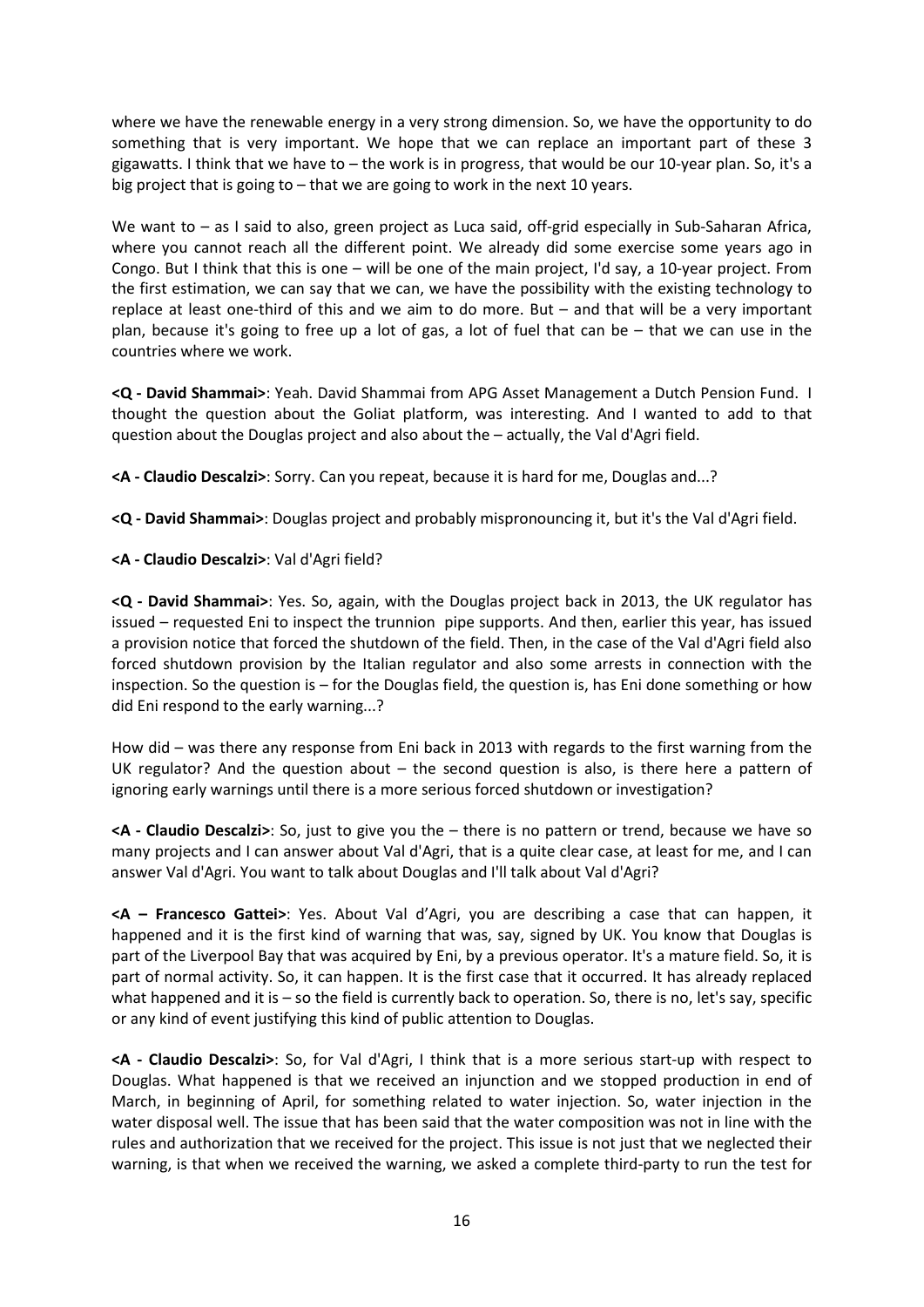90 days, and then we test that without our people. And the composition of the water was in line with the authorization with the Italian laws and authorization and within the international standard.

So, exactly what we inject – exactly what's injected in the U.S. or in UK or Norway or Kazakhstan or everywhere. So, we discussed with the prosecutor, and then we obtained the possibility to restart. We made additional separation for our gas, so standard very marginal remediation job that didn't imply any new authorization in the project. So, it has been done very quickly. Our position is clearly that what we did and what we are doing is in line with the rules. Just to give you an idea, this process – this project that is run by us and as part of Shell passed through a very long process, authorization process in Italy, and we have at least – we have 26 different signature authorizations between the central and the region and all the different stakeholders.

So, it's been very, very long. In Italy, the time-to-market is at least double or three times what we have on average in the rest of the world. So that means that there is a lot of attention, because the environment is very sensitive, a lot of population, a small country. So, the regulation is now may be more stringer than in Norway, if I can say. But in this case, what we think is that we did the right things. So, now, there is a process ongoing, we're going to see that at the end. But it was not that we neglected some early advice or some early notices that we think, and also the third-party think, that's what we are doing is in line with the international standard. So, that is my answer.

**<Q from the public – unknown speaker>**: Thank you, and thank you for the very interesting presentation. I have two question; one is on your integrated model and the other one on governance.

The first one is, do you envisage to improve the reporting and targets on a regular basis of your integrated model to help us understand how it underpins your core business? We're interested in more granularity into the CapEx, the OpEx, the output sales beyond your very clear license to operate model.

And the second one is on governance. So, we are very pleased to see here our electable representative on the board. But recent decisions raised very strong concerns around the governance of the board and the respect of minority shareholders. So, I was wondering if you could give us some views on that.

**<A - Claudio Descalzi>**: Okay. So I can answer on the first question and I'll ask our Chairwoman to answer the second one. Now, for the first question, we present our KPI in our result on a six-month basis. So, we make full disclosure. Now we – once a year, we are going also to make a presentation, a specific presentation on sustainability, environment, social issues and may be that is today.

So we want start a tradition to disclose completely what we are doing, because we are doing a lot and we understood that nobody knew or few people knew about our big efforts on sustainability. So the answer is yes. So we are going to present figures, but we are going – we'd like also to start presenting how we work that will give much more colour and understanding with respect to just numbers.

**<A - Emma Marcegaglia>**: Thank you for the question. It's my pleasure to explain what happened. And I think you are referring to Karina Litvack's situation. So what happened is the following. In July, the Board was made aware of a preliminary judicial investigation involving among other people, also Karina Litvack, which alleged wrongdoing, so offence against Eni and its CEO, then if you want some more details, I can do it. But it's an offence against Eni and its CEO.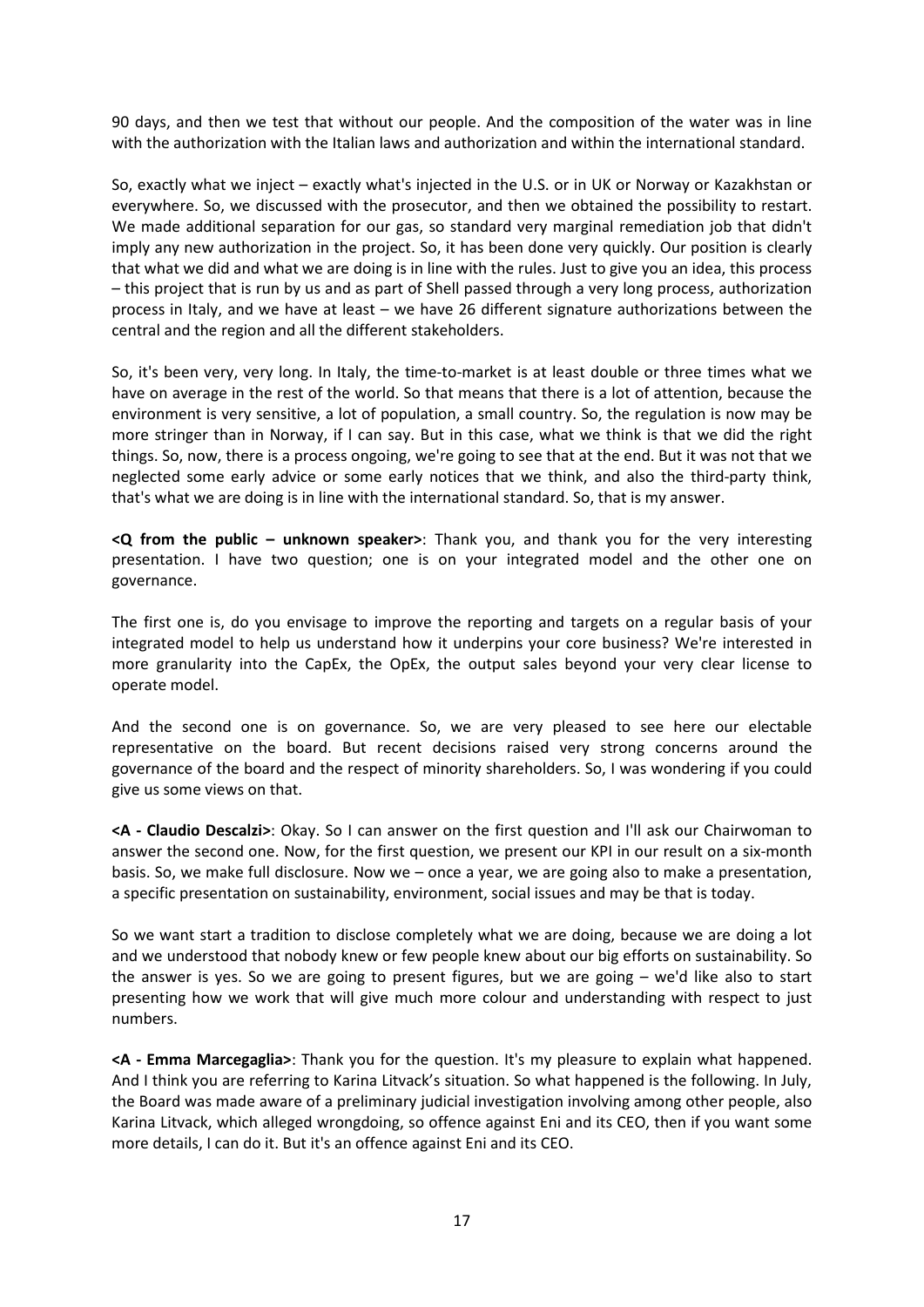Of course, as always, we do in this situation, the Board took legal advice and I don't know if you know the Italian Civil code and the Eni's By-laws and also, the Italian Corporate Governance Code and her suspension in the CCR] they said that when there is, you know, the risk of prejudicial circumstances, the Board could be liable for negligence if it doesn't take action.

So in this situation, the board felt in a certain way, it had no alternative but to remove temporarily Karina from being part of the Risk & Control Committee. Of course, she's still a member of the Compensation Committee. She's still a member of the Sustainability and Strategic Committee. She, of course, is a full member of the Board. She works a lot with us.

And why did we did that? Because this was done, because there was a concern regarding a potential conflict of interest between her position and the board and the company. But this notwithstanding, I want to say that the Board has full confidence in Karina's competence, integrity and innocence. We are determined to work constantly in the best way with her and, I think, I can say that she wants to work in the best way with the board, in the interest of the company.

We are also working together very closely, because we'd like to bring the cause to the swiftest possible conclusion. So we are also working on that. And of course, as soon as, I mean, the charges are dropped, it's my firm intention to propose to the board to re-nominate her in the Risk & Control Committee. And apart from this, of course, we give her full support, moral and also financial.

So we will pay, the company will pay for her defence. I mean there is an insurance. We think the insurance will pay but if there would be any problem with the insurer, the company will pay for her. So it's very clear this. And I think we will work altogether in the spirit of the best mutual trust and ongoing collaboration. Today, she's here with us, and we are very happy that she's here with us. And of course, we consider very valuable her work on any fields, but particularly on the field we are discussing together today.

**<A - Claudio Descalzi>**: I just have to add one point that we – for this presentation, Karina helped me on the Q&A just to give you an idea of how the situation and the environment is. Unfortunately, this has happened, but we are working very closely and warmly together.

**<Q - Matthias Beer>**: Matthias Beer from BMO. And thank you again for the clarification on the governance issue and we look forward to receiving more information as this matter progresses. I've got two questions.

One relating to what you were speaking about the portfolio resilience, how you're testing that at Eni, and you talked a lot about cost competitiveness and your focus on gas. You said very little about oil and how you stress test different scenarios for how oil demand will impact your portfolio decisions going forward. So if you could speak to that, that would be great.

Second question, it's about the new Energy Solutions business that you were talking about, and it's good to see that Eni together with some of your European peer companies are sort of building up that institutional capability to look at alternative energies going forward. Question is, what are your business objectives with this? Is this a potential third-leg you're growing there in addition to oil and gas? What are the underlying KPIs you're looking at in terms of revenue, in terms of CapEx, R&D, if you could speak sort of more to the numbers you alluded to? Understanding the timeline of these objectives would be good. Thank you.

**<A - Claudio Descalzi>**: Thank you very much. We – I didn't highlight or speak about the oil, but when I mentioned the 450 ppm, sort of the two degrees scenario, clearly, that was related to the oil price. And when we talk about the oil price and we show the oil price that it's a long-term \$65 per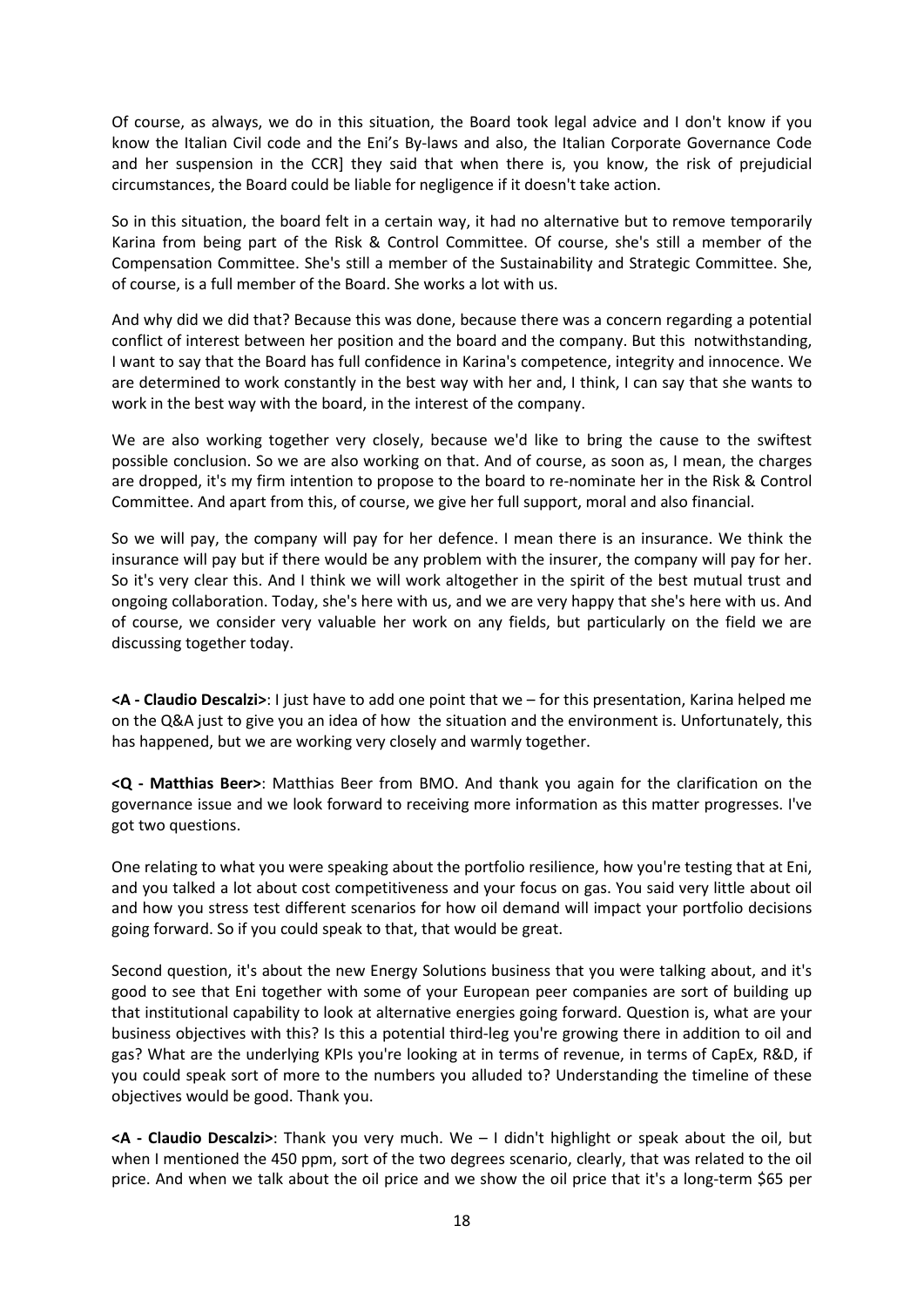barrel, that is one of the lowest in the industry. That means that also from the oil side, from the oil point of view, we – that is our – we are very resilient. And in view that our upstream portfolio, on average, it's \$27 per barrel and technically, it's less than \$20 per barrel. And just to give you a breakeven, we have less than \$1 now, we have less than \$1 on average up to now, less than \$1 per barrel on average for exploration. We have \$6.2 per barrel for operating costs, and we have \$11 per barrel for development costs.

So we are improving in terms of costs and asset. We are improving, because with the recent discovery over the last couple of years, we increased the conventional or we can see, near-field discoveries and that reduced the overall breakeven, because we have a less investment, Nooros was an example, Marine XII is an example, Egypt, in general, is an example, but also Libya. And we have existing facilities and that is – really create a big drop in our costs and also the flexibility to move from complex and more heavy project that we had in the past to this project, so we shift the investment. And for that reason also reducing of 18% that was our target investment. We confirm our growth of more than 3% on average per year of our production.

So oil is that. It's oil and gas clearly. And why I talk more about gas, because we talk about access to energy and we talk about power generation and we talk about coal and we talk about CO2, so we talk about the fuel that has to stay along with the renewables to reduce the CO2 emissions for that reason. So it was more aimed at gas.

Going to the second question, what do we want to do with these renewables, it is not just a temporary exercise, it's a long one. Now, we think that is – we are working on the long-term and when we talk about – as the first statement in our mission statement, we say, we are an energy company. Also before we were an energy company where nothing came, but now, when we want to stress that we are an energy company, that means that through gas and through renewable, we want to also work on this side of the business, of the industry.

But our way of doing that is quite different from others. Why? Because we are in Africa. We are the first company in Africa. We have a big exposure there. We have land. We have facilities. And we go through a transformation of our activities, especially where we are producing oil and gas, we have facilities. We want absolutely to pursue our targets when we talk about the 3 gigawatts that we consume. And now, we have other projects, we are going to increase the internal consumption, really we want to displace if possible, where possible, but at the maximum level of this.

That is a big impact, but it's a transformation inside our core business. And the core business and the renewable one, they are going together. It's clearly that the renewable one exists and we can do that because we have the core business. So it's an improvement. It's the strong optimization in the core business making it more efficient. What I'd like to do now is really to focus on that. We have a huge amount of energy that we can produce. We talk about a 10-year plan that is very, very important. We talk about hundreds of millions of dollars to be invested. But again, when we talk about this investment and we look at the internal rate of return of these projects, that normally is not so high for a renewable.

When we look at our renewable business in Italy, you see an average of 5%, 6%, 4% maybe less if there is no subsidy percent of internal rate of return. In this case in Africa, in our case, also, in our case it's a little bit different. Why? Because first of all, we are replacing gas so we are not burning gas to create electricity we are using renewable. So the gas that we get from this operation is not included, but we have to be included in the internal rate of return.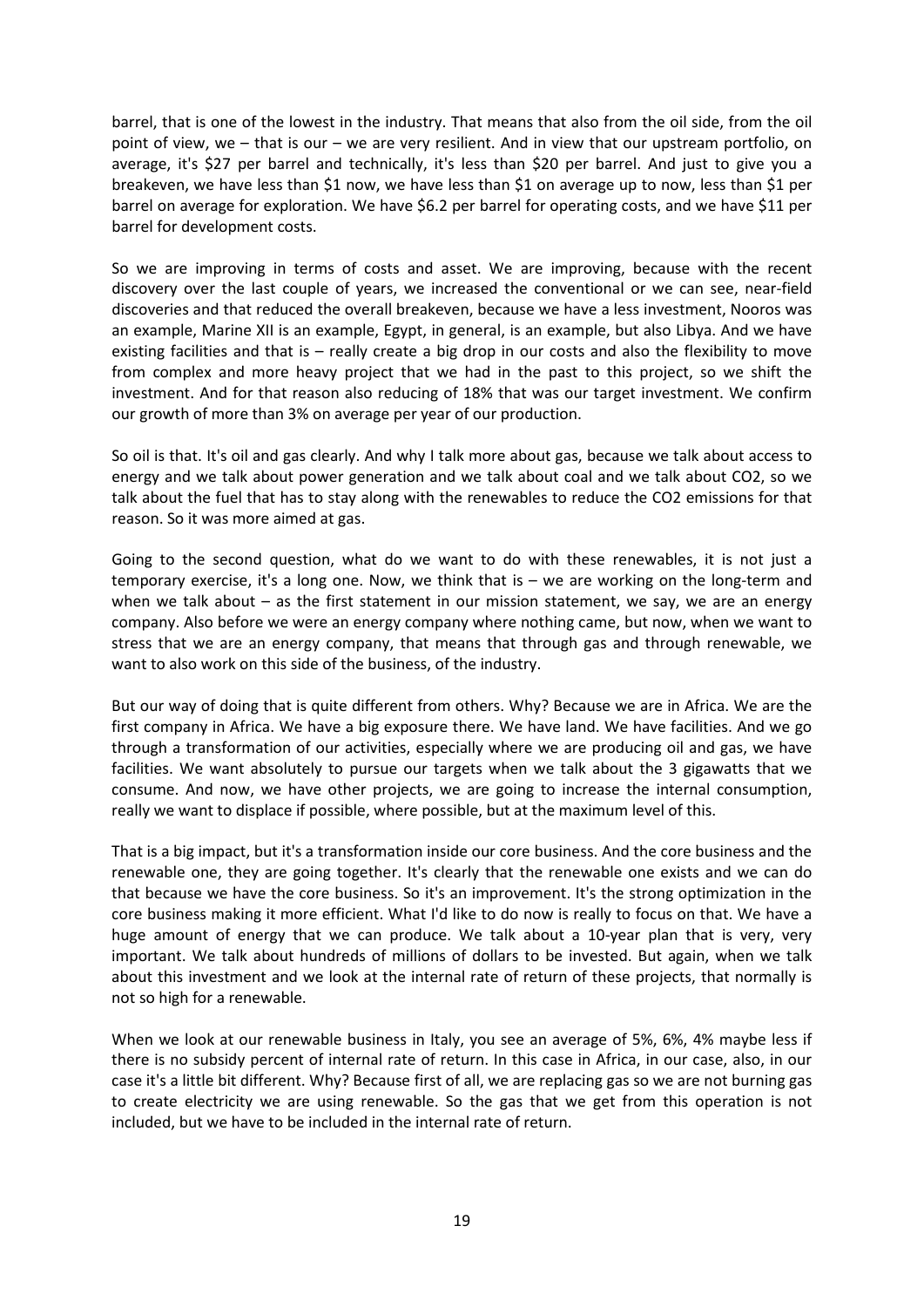We are working on our installation so we don't have investments. We are working on our land, so we are not bidding or tendering for getting land. So our surrounding costs, because of the nature of this project are less. We have the land.

We have the infrastructure. We have the facilities and we move, we push out gas as we can get to sell or to put in the system.

So this renewable system, if you ask me, that is a business. I say yes, it's a business. Is it a good business? Yes, it's a good business because you make money by especially reduce completely your emission. And we are in the right place to take advantage of that. So the question is: has it become a third leg, I think that it has– become a third leg and it's going to grow as a big leg in the future. Yes.

**<Q - unknown speaker>**: My name is [indiscernible].… I am involved in tourism development.

**<A - Claudio Descalzi>**: Tourism.

**<Q>**: Tourism development. This is my specialty. I was very impressed by this slide, the slide where you have indicated all the action you are making to develop countries, health care, education and so on. As I have succeeded in the past to bring some industrial companies, their alliance and others to do and to participate to tourism, instead to participate in bribe, I think that this is a touchy subject now, to participate to the development of the countries. And what you are doing and presenting here is a key. For me, it's a key of your presentation.

And I think that some countries where you are, like Tunisia, particularly Tunisia today, Egypt, with what is happening now in Egypt and the disaster in the tourism industry, I think that if you can, perhaps, with Italian companies, by the way, develop and reinforce the only potential that this country has. And I am also thinking to Morocco where I'm advising the government. So I think that if you can say, if you are in all these actions that you are now doing, if you can be at the side of the tourism development of some countries.

**<A - Claudio Descalzi>**: No. My colleagues are reminding me that we did in the past, in Italy, for example, we work on that with hotels. The question you are raising very interesting, because it's a question that a lot of countries are asking us, to help them to develop the tourism. And why have we not done that yet? Because I think that we have to solve – first of all, we have to solve a lot of more existential issues and like, poverty, like electricity, like education, like water.

We thought... I talked with one of the presidents that did ask, why don't you develop tourism? I said, it's not – sometimes it's not very nice that you are rich. Tourists, rich people, close to somebody that is not able to eat, drink, it's not electricity. So I said to everybody, we are ready to do that, but we have priorities. We think that the first things to do is to give equal treatment to all.

We cannot spend money on big hotels, so I took it personally, this is what I think from my view. And a lot of these people are dying. There are too many people dying in Africa and nobody is saying anything. When I told you that there are 450,000 people that are dying, because they cook with wood or charcoal and they hit themselves with that and they go to bed, in the morning, they are dead.

So I take your point. I say that we have to help these people also to diversify, we have to do, but we have to, really, to focus and to put our countries, Europe or other developing country, and the African country, in front of the fact that we cannot have this big gap. We cannot live, survive with super rich people and super poor people. We cannot save 1.3 billion people without electricity. No.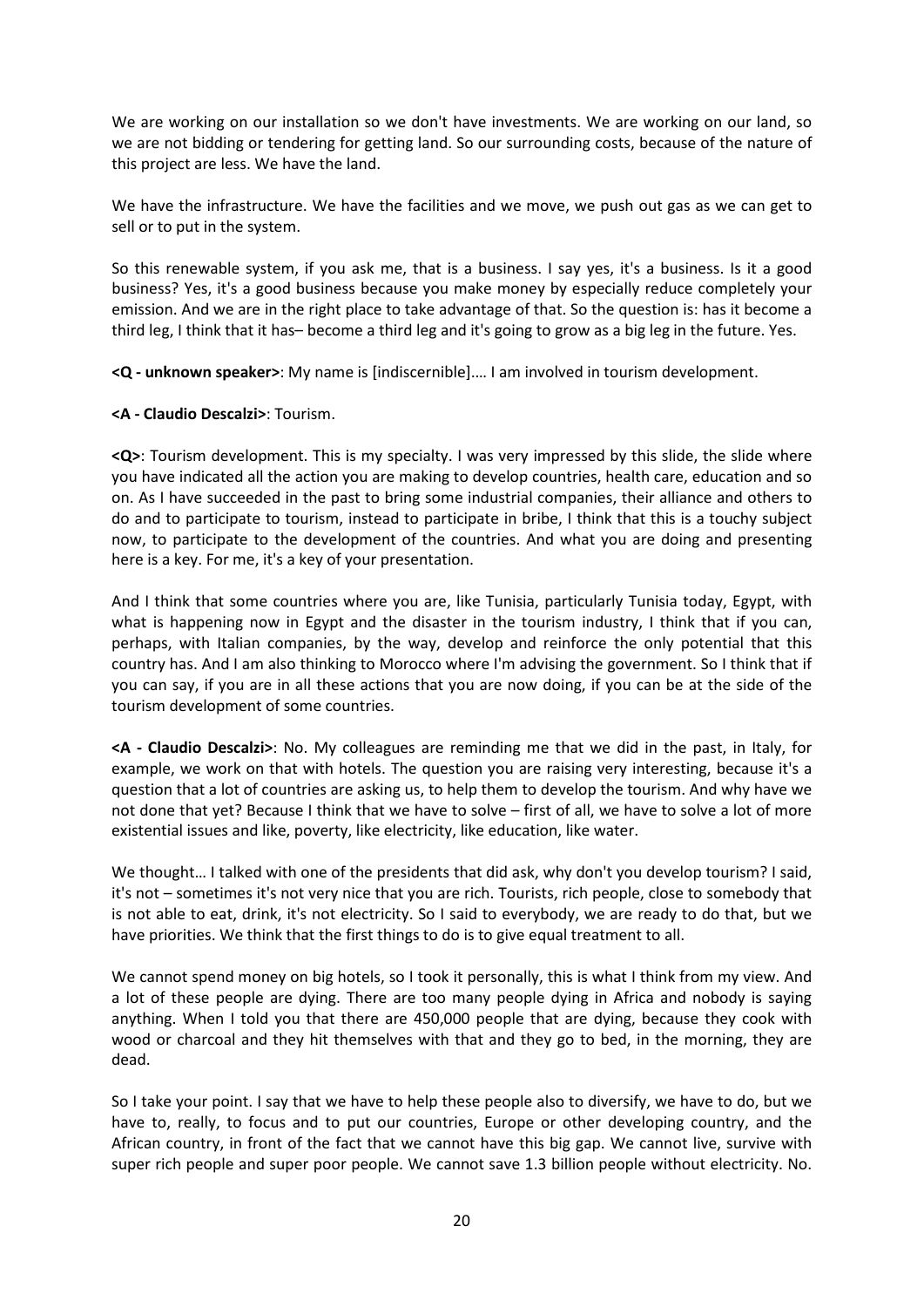We cannot. So it's something that the Western countries, that our residential model, have to face. We have to think about that.

And that's one way I talked before about the profit and the value, profit short, value long. I think that as the society, we have to think that the long term is made by equal treatment. So sorry if  $I$ from the question of tourism, I got to a larger issue, but it's the very, very (most pressing) talk of today and the very talk about future is the refugee issue. It's because we didn't think about the future. We thought that our model was perfect, it's not perfect. This is the result, we created a weaker West, I talk about Europe…and a very poor Africa, for example.

So I think that we have to look at priorities, and because we are – still we have money and we have something, we have to do something of this sense.

**<Q – Matthias Narr>**: Thank you very much, again, for your interesting presentation. My name is Matthias Narr – Robeco Institutional Asset Management. I have a question related to the carbon price that you made reference to. You use \$40 which I think is a little bit more ambitious that what we have seen by some of your peers, but I think also more accurately reflecting the externalities. I was wondering, could you give an example of a concrete project where the investment decision was actually put on hold or cancelled the whole project due to this internal carbon price that you use?

**<A - Claudio Descalzi>**: Then I can give the floor to Roberto to talk about that. We have to start from the point that our projects are conventional. So, with a very low CO2, there are a lot of gassy project and our breakeven is \$27. That is the first point, so we're also applying \$40. We are quite resilient to the CO2 because we are very low.

And, secondly, what we are doing is, Goliat is an example, we are – from the conceptual design of the projects. Then the basic design feed is really to put in place all the different, actually in terms of processes, to reduce the CO2.

So, that's reason when I, in the presentation, said the readiness. We use \$40 per barrel in real term so that they grow. And we are ready because from now, applying that, we create a conceptual design of the project that is a very, very low level of CO2. And for that reason, we don't have this case because we work to avoid this kind of case. And maybe, Roberto, I don't know if you can add anything in the evaluation of all the projects that you are developing?

**<A - Roberto Casula>**: [Inaudible] …carbon price, actually. We didn't cancel project because of that. But certainly, we started continuous iteration until the project economics that were vast enough to go for authorization. As Claudio said, a lot of efforts are put in the engineering design because if, for whatever reason, we see that the \$40 per ton start weakening our project – the profitability of our project, we go back to the design and we see how to have a more energy efficient project.

And this is possible because in the model I have shown earlier. You have to consider that we have now created in-house an engineering hub instead of sub-contracting to third parties this activity. So, there is a continuous interaction also on the design of the facilities in a way that we are able to present a sustainable project. So, yes, the answer is we – thanks to this sensitivity, we definitely intervene on the project. But we do not cancel projects.

**<A - Claudio Descalzi>**: Maybe Massimo can add something?

**<A - Roberto Casula>**: Yes.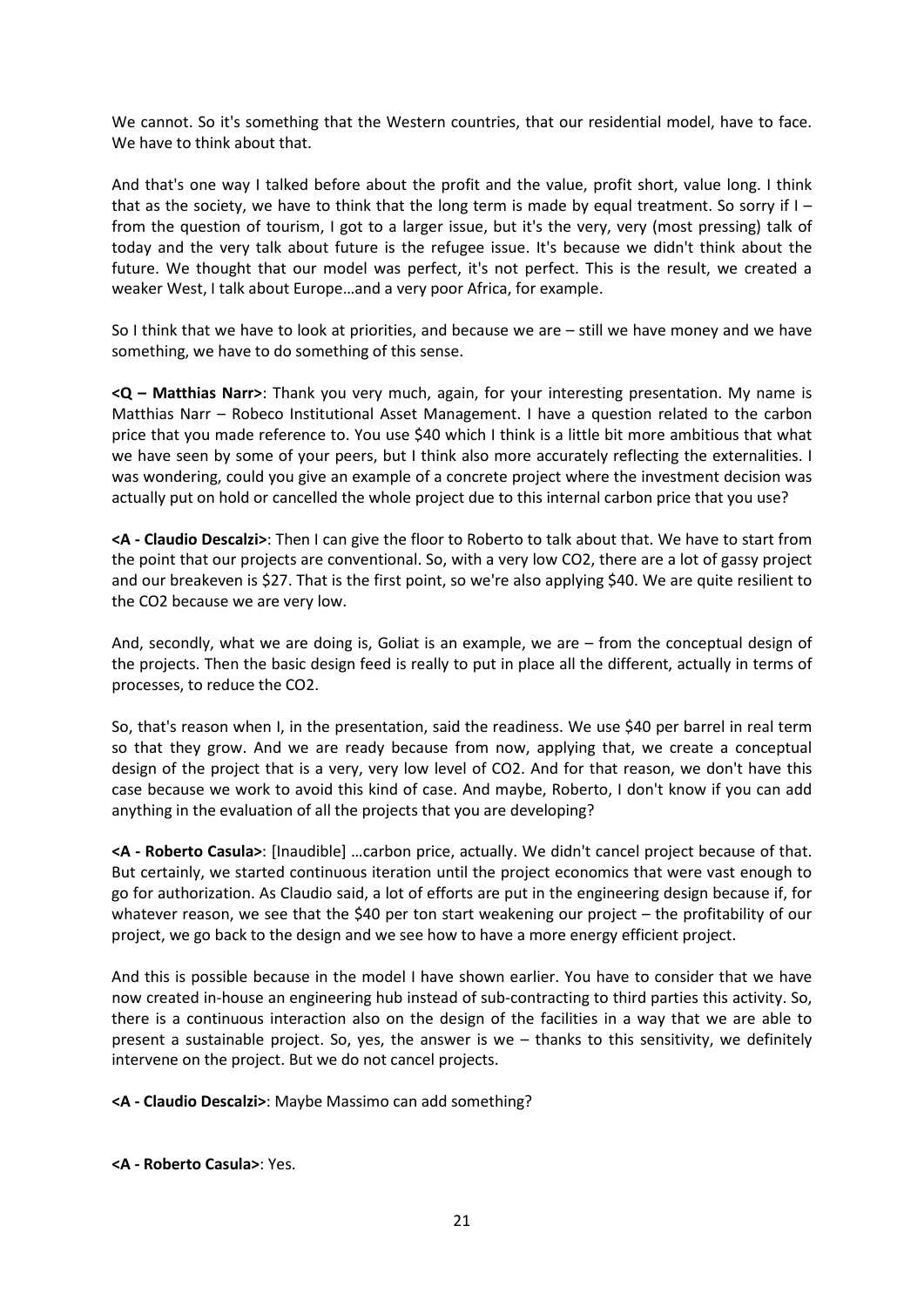**<A - Claudio Descalzi>**: Massimo is our – you know very well, is our CFO.

**<A - Massimo Mondazzi>**: Just to give you some numbers. So, as Claudio said, we used to verify applying the \$40 per ton in returns to our investment. So, we perform this exercise every six months, apply to the full set of projects that are under the supervision on our board. And so, we are talking about projects that amount in term of full life CapEx to more than \$40 billion.

So, the first very short comment that we apply \$40 together with a Brent scenario that is, as Claudio said, pretty conservative in the environment. So, in order to judge the \$40 level, we say the best way to do it is to combine the \$40 together with the Brent scenario.

Having said that, what I would say that if we apply \$40 to the overall project I mentioned, the reduction in terms of IRR is just 0.5%. So, very small. And just two projects out of the total would fall below the average.

But, in any case, it will be – the rate of return would be higher than the weighted average cost of capital. So, that's the reason why, because this project is being launched in the previous environment with higher price and the result today is the one I just mentioned. So, I will say, the final consideration that we feel much more comfortable in this exercise, having seen these kind of results.

**<Q – unknown speaker>**: [indiscernible]. I have two questions, if I may. The first one is related as you said that Goliat, you learned some lessons. I'm just trying to understand, does it have any impact on your divestment strategy, especially for the shareholder perspective, how to [ph] issue or to set up in a new oil country, a large LNG plant? So, in your last conference call, if I understood correctly, you're not expecting to give the – to sell or to give the operatorship of the new energy plants or does Goliat events recently changed your mind?

And my second question is going to be on your exposure to Africa and especially for corruption. I'm sorry, to according to some experts there is a higher probability in those countries. So, I just try to understand how – do you have an internal different way to deal with these kind of countries? Thank you.

**<A - Claudio Descalzi>**: Thank you. So, for Goliat, no. I think that there is no issue. No way, no hope for everybody to become the operator in Goliat until the last drop of oil. I want to be clear because maybe somebody can make an interpretation about my word. And we are very happy about our relationship and our operatorship there. I have to remember that we've been the first to discover oil there and we are the first to put in production a field. And we have a lot of blocks there. We are the operator, we are with Statoil.

So, we consider that in this kind of environment, the experience that we got until now is something that the country and the other company have to exploit, to use. The learning curve is very high. And Norway is a beautiful country and I said that we didn't understand, not them, so now we understood the three-party model.

So, for corruption, that is not just an African issue I think. It's everywhere. So, we have our anticorruption principles. We have our rules. We have our filter. If you consider the country where we are, we are in the country where all the majors are. And normally with some exception – I think the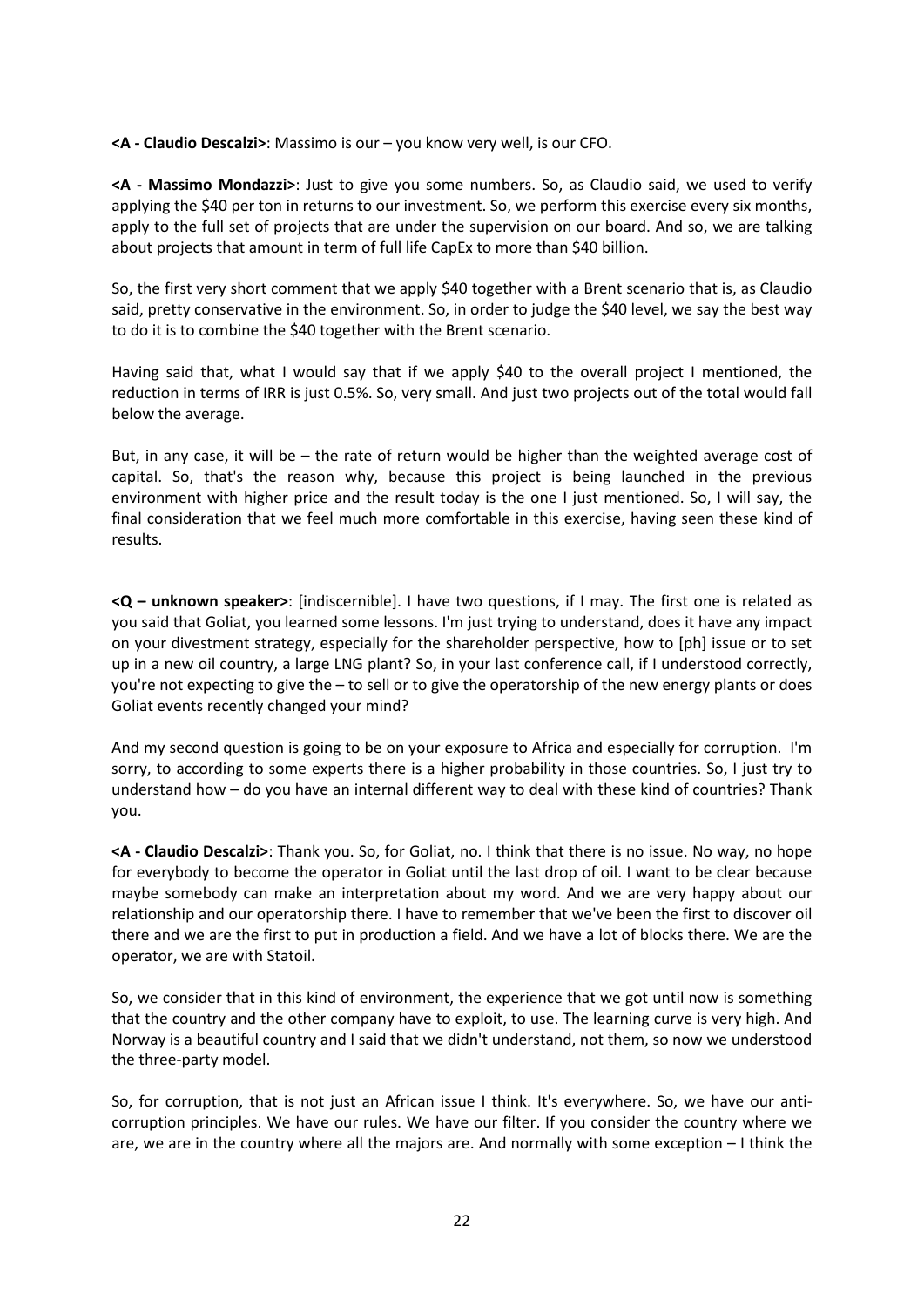situation improved in the last years. Why? Because these countries had to be more open internal transparency showing data.

Now, if they don't show, we show. If they don't present data about taxes, bonuses or all the other payment we, now we do, and that is a very strong point. And most of the country – in most of the country and for all the big project, there is a tender. That is another important point.

About the process and governance, maybe I can  $-1$  give the floor to Massimo Mantovani to  $-$  he'll explain what is our process.

**<A - Massimo Mantovani>**: Let me say that Claudio underlined the issues everywhere. We do have a system whereby there is a risk assessment based on each country. Each country, for instance, consider even Italy, has some particularities. And that does have an impact on the overall system which is nevertheless centralized. We have an anti-corruption unit, which is now being the integrated compliance model and it's segregated from business.

So, it's also overlooking on the subsidiaries on the activities they do. And this system has been implemented also looking at the best practice internationally, we have constant contact with all other peers, and we ensure that the system is [indiscernible] with what we do.

And Claudio said something which is very important that, there is an issue which is a cultural issue. And probably the perception we have is that it is moving in all countries internally. And that is something we check. We probably have to put an extra effort not only on what we do for ourselves, but on how we can actually increase the culture in the company, in the country where we work which really is a benefit for everybody.

**<A - Claudio Descalzi>**: I'd like to just close with a – talking about the EITI action. So, we joined them in 2005. And since 2005, at least, I talk for our company. We have been very productive. We wrote to all the different – and we are writing, but we wrote to all the major institution, but we've met Presidents. We've met Ministers. We've met all – with our people to explain about transparency and most of the countries now are joining the group. So, this movement as well the transparency that is the base to – you must have internal rules. You must have – you have to apply internal rules. But excluding that, we need all the system that is moving to a better system.

And I've seen this movement and transparency is one of the most important things. Because if everybody has to show what it pays and everybody has to show what we receive, then, I don't know how they can use. But what they receive is a quite important step, and as a company, I think, in terms of EITI, that has been one of the most engaged and public heroes over there in public engagement.

**<A - Emma Marcegaglia>**: I just wanted to say, of course, the anti-corruption culture was already very strong in the company. But when this board started to work in 2014, we dedicated a lot of time and efforts on this.

Just to give you an example, in 2013, there was – the board or statutory board asked for an impact assessment, an assessment of the overall compliance anti-corruption system. The result was a very good one. But then, they give some suggestion to even go further and this board implemented that.

We had also some other advice, for example, for another American law company, an American law firm on how to do that. So, I mean, the anti-corruption process is a continuous progress of making better.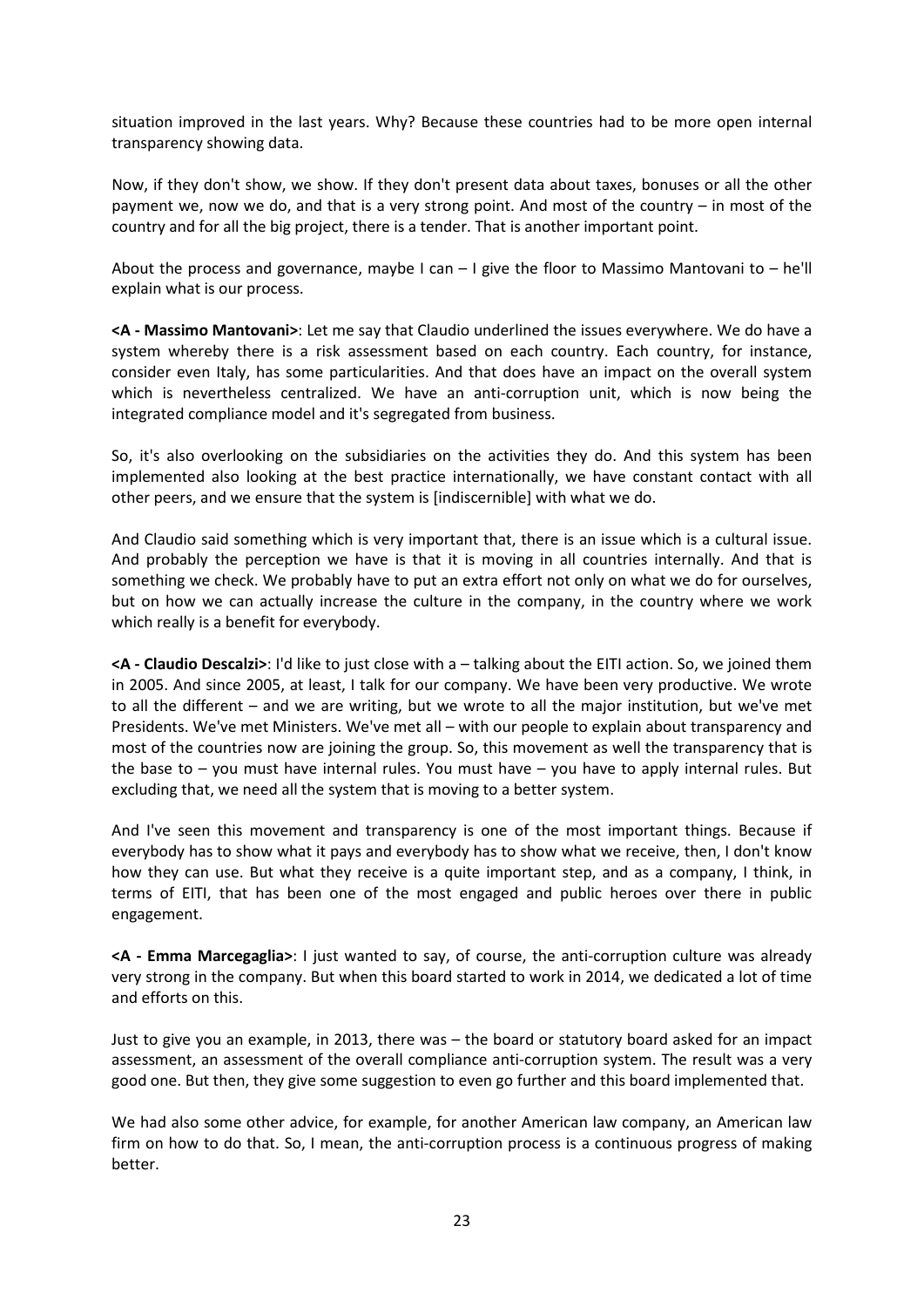We also decided to do something different, and this was an advice coming from our legal department. For example, when there is a decision that has to be taken, the anti-corruption office has to give its assessment to the one who has to decide. So, if the decision, for example, on investment is coming to the board, the board want to see the due diligence on anti-corruption. And we had huge, I mean, discussion on some cases and we look at all the red flags, and we decided all together. So, just to give you the idea that this board has worked a lot on that. And we think that we have to increase continuously on this point. So, the attention of the board is really very high on this.

And the last thing I wanted to say is also we decided, when we look at the risk, we have a very strong risk management. But we also decided to look also at the reputational risk because also, this is something we want to consider. So, just to give the idea that we are working a lot on this point.

**<Q>**: Okay.

**<A - Francesco Gattei>**: It seems that we are running late. Just the last question, short question?

**<Q – Unknown speaker>**: Yes. Hello. [Bruno Rangel? ] French asset management company. Today, in your presentation, I was very impressed that it took you only three months to go from discovery to first oil at Nooros.

Where I was less impressed is Nigeria. For the past 50 years, a number of villages, communities in Nigeria have been complaining, shouting, crying, weeping, begging all majors to stop flaring. And this morning, you're telling us that you are contemplating another nine years to stop flaring in Nigeria.

**<A - Claudio Descalzi>**: Not in Nigeria, worldwide.

**<Q>**: Worldwide.

**<Q>**: I don't know. Maybe it's finished in Nigeria, but I doubt it. So, can you explain what's the technical complexity to stop routine flaring? How much money would it cost? Can you help us understand?

**<A - Claudio Descalzi>**: I'm glad for this question as one of the main points I discussed during my presentation. So, we started the trend down in Nigeria and we invest in Nigeria and Congo because where – where we have operating and we have a flaring situation offshore, for example. And we invested to €2 billion. We invested the €2 billion and because we decide that we wanted to use this gas for a power plant.

So we build – in the Niger Delta, with a very difficult exercise, we build a  $450 -$  in the combined cycle, a 450 megawatts power and we reduced drastically our flare. So, now flaring in Nigeria that is much, much more is practically finished and we are injecting offshore. And now, in Nigeria, we are in a steady state. We are not developing anymore. So, it's very easy.

When we say that why in 2025? Because worldwide, we are increasing production and we produce more gas. And now, we are on each project as an internal project for flaring and – or you use – otherwise, we inject. Goliat is an example. Goliat injects all the gas. And in Congo, we built a power plant of 300 megawatts now to – that can be extended to 450 megawatts like in Nigeria. And we made also the high tension, middle-extension distribution line for the villages.